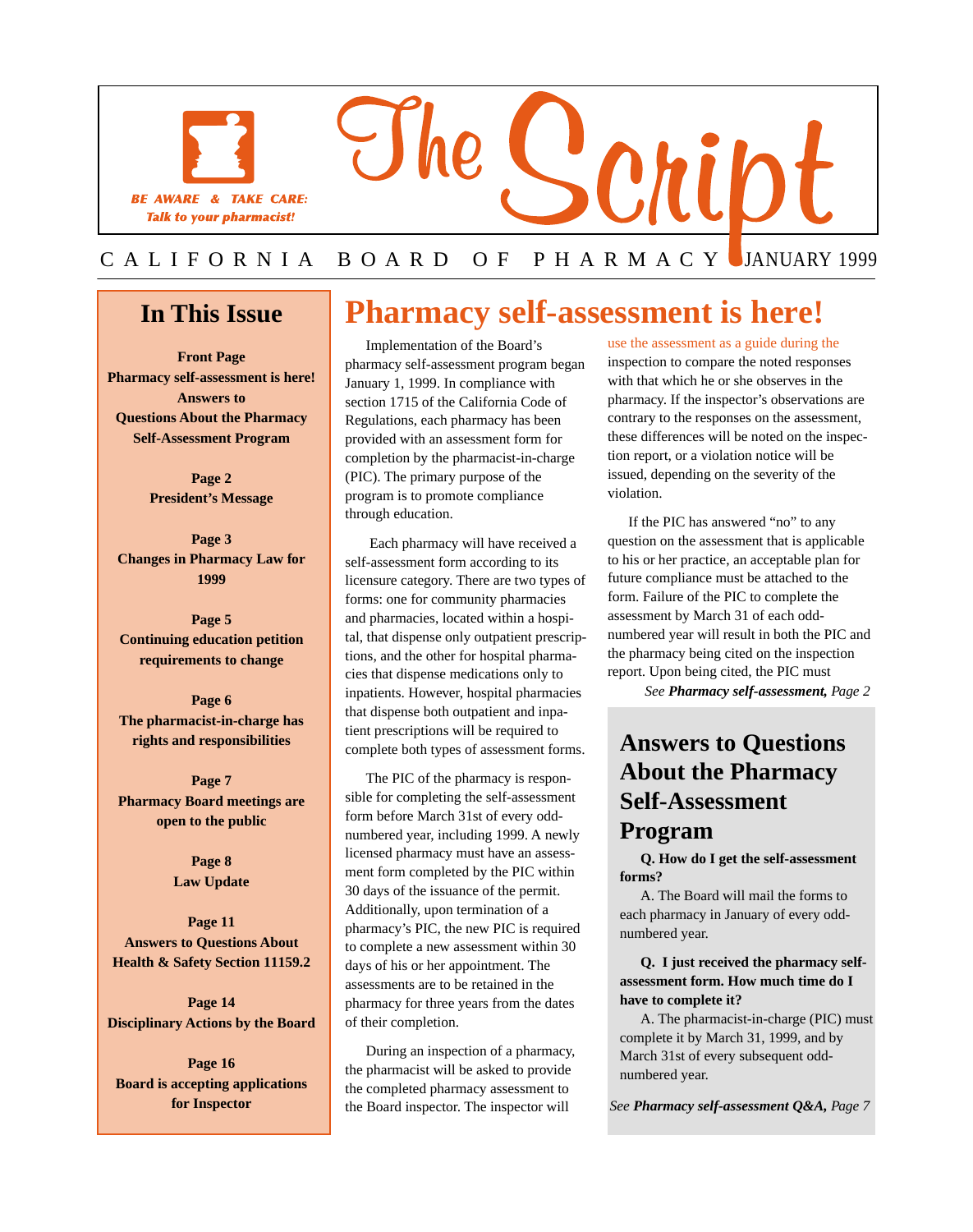## **President's Message**

### **by Thomas S. Nelson, R.Ph. President, California Board of Pharmacy**

The Board of Pharmacy begins the new year by rolling out the pharmacy and practice selfassessment forms for all pharmacies. The forms must be completed by each pharmacy's pharmacist-in-charge (PIC) by March 31, 1999. After that, the forms will be completed biennially and every time the pharmacy changes the PIC.

At first glance, some pharmacists may think that the Board is requiring "one more thing to do" and that the assessment doesn't serve any purpose. Quite the contrary, the assessment serves many purposes for the PIC. When a new

PIC takes over a pharmacy, the self-assessment form serves as a checklist and guideline for important regulatory issues in the operation of the pharmacy. Pharmacy law and regulations hold each pharmacy to very high standards in their operation, and by using this form, the PIC can ensure that his or her pharmacy is "ship-shape" and in compliance with those laws and regulations.

The self-assessment form is a valuable tool for the PIC. I know because I completed one during the testing phase and found a few areas in which my pharmacy was deficient. I



answered the form honestly, noted the deficiencies and procedures for correcting them, and the dates by which I would be in compliance.

In addition to being an educational check-off list for the PIC, the self-assessment serves as a quick check for our inspectors when they visit your pharmacy. A cursory glance at the form should be sufficient for the inspector to check for compliance. If the pharmacy is in compliance, the inspector then will be able to spend more time working with the pharmacist on quality consultations, drug utilization reviews, pharmacists' care issues, and any disease state management programs that are in place.

The Board of Pharmacy hopes that pharma-

cists will use the self-assessment forms as a guideline for good pharmacy practice and for raising the level of pharmacists' care that is provided to the public.

Also, be sure to read the articles in this issue of The Script regarding new statutes and regulations taking effect on January 1, 1999. Of particular importance is section 11159.2 of the Health & Safety Code that exempts Schedule II prescriptions from the triplicate prescription requirements if the prescriptions are written for terminally ill patients.

#### *Pharmacy self-assessment Continued from Page 1*

complete an assessment within two weeks, mail a copy to the Board (to the inspector's attention), and retain the original at the pharmacy. Failure to do so will result in the issuance of a violation notice and the case being referred to the Board for investigation.

The pharmacy self-assessment takes the guesswork out of what an inspector looks for during an inspection, and it assists the pharmacy to be in compliance before an inspection.

## *Correction*

In the October 1998 issue of The Script, the article "A Reminder-CURES is in effect" contained an incorrect mailing address to which CURES-exempt pharmacies were asked to send their original triplicate prescriptions. The correct address is: Department of Justice, P. O. Box 160507, Sacramento CA 95816.

## **BE AWARE & TAKE CARE Talk to your pharmacist!**

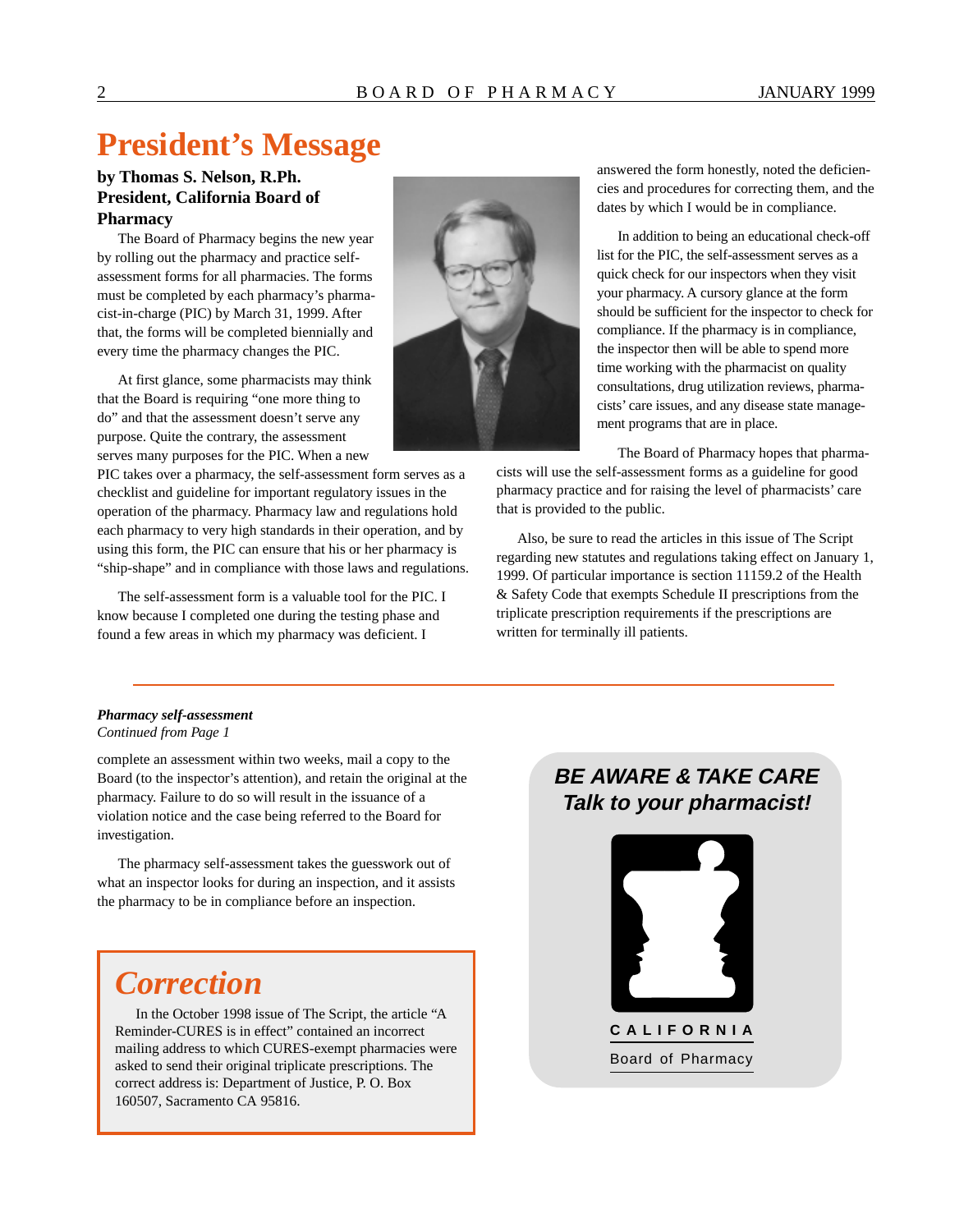# **Changes in Pharmacy Law for 1999**

The 1998/1999 Legislative Session enacted several new laws and amendments to the Health & SafetyCode, the Business & Professions Code and the California Code of Regulations. These provisions (excepting sections 1261.5 and 1261.6 of the Health & Safety Code which go into effect on July 1, 1999) are in effect now.

## **Health & Safety Code (H&SC)**

#### **Schedule II Prescriptions for the Terminally Ill are Exempt from Triplicate Requirements**

Assembly Bill 2693 (Migden, Chapter 789) created an exception to the requirement that a state-issued triplicate prescription form be used for a Schedule II controlled substance: H&SC section 11159.2. This section allows the use of regular prescription forms when prescribing Schedule II controlled substances for terminally ill patients.

The new section defines "terminally ill" as meaning a patient who, in the reasonable medical judgment of the prescriber, is suffering from an incurable, irreversible illness and will, if the illness takes its normal course, die within one year AND who the prescriber is primarily treating for control of pain, symptom management, or both, rather than for cure of the illness.

The new law is complicated in its requirements. The prescriber must complete the following information in his or her own handwriting-wholly in ink or indelible pencil: the name of the patient, the name and quantity of the drug, and directions for use, along with the prescriber's signature. If any of this information is missing, the prescriber must complete it, so the prescription must be returned to the prescriber.

The prescription must also contain additional information which the prescriber or someone else may complete (there is no requirement that the prescriber compete the information in his or her own handwriting: the patient's address and the name, address, phone number, category of prescriber licensure, and federal controlled substance registration number, essentially to comply with H&SC section 11164 (b)(2) and (3).

For a non-triplicate prescription for a Schedule II drug to be filled for a terminally ill patient on any prescription form, the prescription itself must contain the notation "11159.2 exemption," to indicate why no triplicate is being used. If this notation is "technically" deficient and the pharmacist has personal knowledge of the patient's terminal illness, he or she may fill the prescription. However, the prescription must be returned to the physician for correction within 72 hours. While section 11159.2 does not specifically provide that the notation be in the prescriber's handwriting or in indelible pencil or ink, the prescription must be returned to the prescriber for correction.

Lastly, in cases where the non-triplicate prescription has been **See Changes in Pharmacy Law**, *Next Page* **Changes in Pharmacy Law**, *Next Page* **Changes** in **Pharmacy Law**, *Next Page* 

prescriber must correct the prescription or write a new one), the pharmacist should immediately notify the prescriber of the problem, especially if it appears that a delay in dispensing the prescription will cause the patient to suffer intensely (defined by H&SC 11167 as an emergency). In such emergencies, the prescriber may then issue an oral order or any ordinary written prescription for enough medication for 72 hours, but must then follow up with a triplicate prescription within seven days.

See page 11 for answers to questions regarding H&SC section 11159.2.

#### **Time Extended for Filling Schedule II Controlled Substance Prescriptions and Definition of Emergency Triplicate Revised**

Senate Bill 2239 (Committee on Business and Professions, Chapter 878) amended H&SC section 11166 by directing that "No person shall fill a prescription for a controlled substance classified in Schedule II 14 or more days after the date written on the prescription by the prescriber."

When counting the days, remember that the day the prescription is written is the first day. For example, if a prescription is written on January 1st, it may not be filled after January 14th.

Previously, pharmacists were not permitted to fill such prescriptions tendered to them after the seventh day following the prescription's date of issue.

The same bill revised section 11167, the provision which authorizes filling a Schedule II prescription without a triplicate in emergencies. An emergency is now defined as "where failure to issue a prescription may result in loss of life or intense suffering." In such an emergency, section 11167 permits the prescriber to order a Schedule II controlled substance orally, in writing (in indelible pencil or ink), or electronically, although because of more restrictive federal regulations, an electronic data transmission, as opposed to a facsimile, is not permitted.

Additionally, for example, if a physician calls in or faxes the order on January 1st, the triplicate would have to be received (or in an envelope postmarked) on or before January 8th.

#### **Skilled Nursing Facilities May Use Automated Drug Delivery Machines Beginning July 1, 1999**

SB 1606 (Lewis, Chapter 778) amended section 1261.5 and added section 1261.6 to the Health & Safety Code. Section 1261.6, beginning July 1, 1999, permits skilled nursing facilities and intermediate care facilities licensed by the Department of Health Services to use automated drug delivery machines (e.g., Pyxis machines, but not exclusively Pyxis machines). Currently, only hospitals use such dispensing machines to store drugs in non-pharmacy areas of the hospital, as automated systems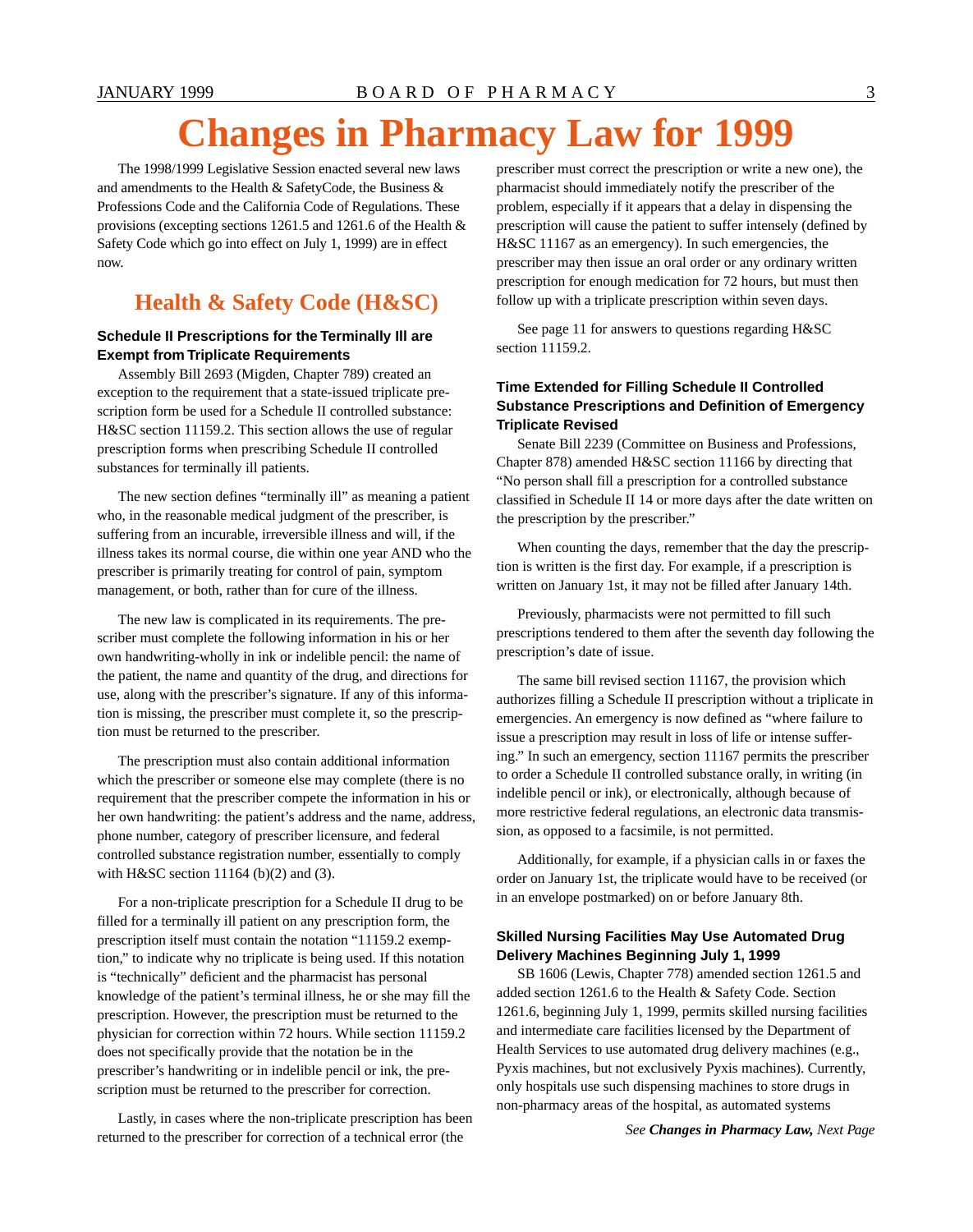#### *Changes in Pharmacy Law Continued from Page 3*

provide security and accountability regarding the drugs stored and dispensed from the machines.

This section also requires that transaction information for drugs dispensed from such machines be available for three years. Access to the drugs in the machines is limited to specific persons who are authorized by law to administer drugs.

Facilities using such a machine must have policies and procedures for use and security of stored drugs and procedures for assuring the potency and purity of those drugs. Drugs may be removed from the machine: (1) when ordered by a prescriber for a patient for administration before the next scheduled pharmacy delivery or 72 hours (whichever is less), only after a pharmacist's review of the order and patient's profile, (2) drugs ordered for a patient on an "as needed" basis where the use and retrieval is subject to review by a pharmacist, (3) drugs designated by the facility as emergency drugs or acute onset drugs, where the retrieval must be reviewed by a pharmacist within 48 hours.

The machines must be stocked by a pharmacist if done at the facility, or if removable drawers are used, the drawers may be removed for stocking outside the facility if: (1) the task is done by a pharmacist or by a pharmacy technician or an intern under the direct supervision of a pharmacist, (2) the drawers are transported between the facility and pharmacy in a tamperevident container, and (3) written policies and procedures exist to ensure proper placement of the drawers in the machine.

Review of the drugs in the machines must be done by the pharmacy on a monthly basis for security, accountability and cleanliness. Drugs dispensed from the machine would be exempt from patient-specific labeling requirements if unit dose or unit of use packaging is used, and the facility has the information required on the label readily available.

Subsection (b) was added to section 1261.5 (also effective July 1, 1999) to provide that limitations on the number and quantity of oral dosage or suppository form drugs provided by a pharmacy to a health facility for storage in a secured emergency supplies container does not apply to an automated drug systems when a pharmacist controls access to the drugs.

#### **Actions to be Taken Against Those Participating in Unlicensed Activity**

Assembly Bill 2687 (Gallegos, Chapter 750) added H&SC section 11352.1 authorizing local public health officers to take action to stop the sale of dangerous drugs or devices without a Board of Pharmacy license. The health officer can: (1) receive and investigate complaints about such activity provided that a pharmacist accompanies the officer and the board is provided a copy of the complaint, (2) issue a cease and desist order for the activity and with the aid of local law enforcement, confiscate the dangerous drugs or devices, (3) order the closure of the business if there is an immediate threat to public health, and (4) proceed to an expedited hearing when a business has been closed, and where the business must prove that the closure was unwarranted.

The bill also provides that any person who dispenses or furnishes or manages or operates a business that dispenses or furnishes a dangerous drug or device without a license is guilty of a misdemeanor. Conviction is punishable by imprisonment for up to one year and/or a fine of \$5,000. The penalty for second convictions is one year and/or \$10,000.

This bill was enacted to curtail the illegal selling of dangerous drugs (including controlled drugs) and dangerous devices, obtained in Mexico or from other sources by "Mom & Pop" markets or at swap meets, to consumers by unlicensed individuals or pharmacies.

## **Business & Professions Code (B&PC)**

#### **Under Protocols Pharmacists May Perform Specific Functions for Home Health Care Patients**

SB 440 (Maddy, Chapter 347) amended.B&PC sections 4027 and 4052 to permit a pharmacist to perform specific functions for patients receiving home health care if written patient-specific protocols are developed with a physician. Pharmacists can currently perform such procedures under written protocols for patients in hospital, managed care and clinic settings. A home health care agency is defined as an agency that arranges for the provision of skilled nursing services to patients in their place of residence.

Home health care patients, because they are discharged from hospitals as soon as possible, often require pharmaceutical care ranging from home IV therapy to timely adjustments in medication doses. This bill permits pharmacists to provide such care under the above-described protocols.

#### **Pharmacy Technician Trainees May Obtain Practical Experience in a Pharmacy Only if Enrolled in an Approved Program**

SB 2239 (Business and Professions Committee, Chapter 878) created new B&PC section 4115.5 that allows only those pharmacy technician trainees who are currently enrolled in any public, ROP or private program approved by the Bureau of Private Postsecondary and Vocational Education to obtain practical instruction (externship) in a pharmacy setting. Trainees in any other program may not obtain practical instruction in a pharmacy setting: they must train in a simulated or mock-up pharmacy provided by their program.

Trainees enrolled in the approved programs may earn up to 120 hours in either a community or hospital setting. If both community and inpatient experience are provided (for example, in a hospital providing both community and inpatient experience), the maximum number of hours allowed is 320, and only 120 of these hours can be in a community setting or in a single *See Changes in Pharmacy Law, Next Page*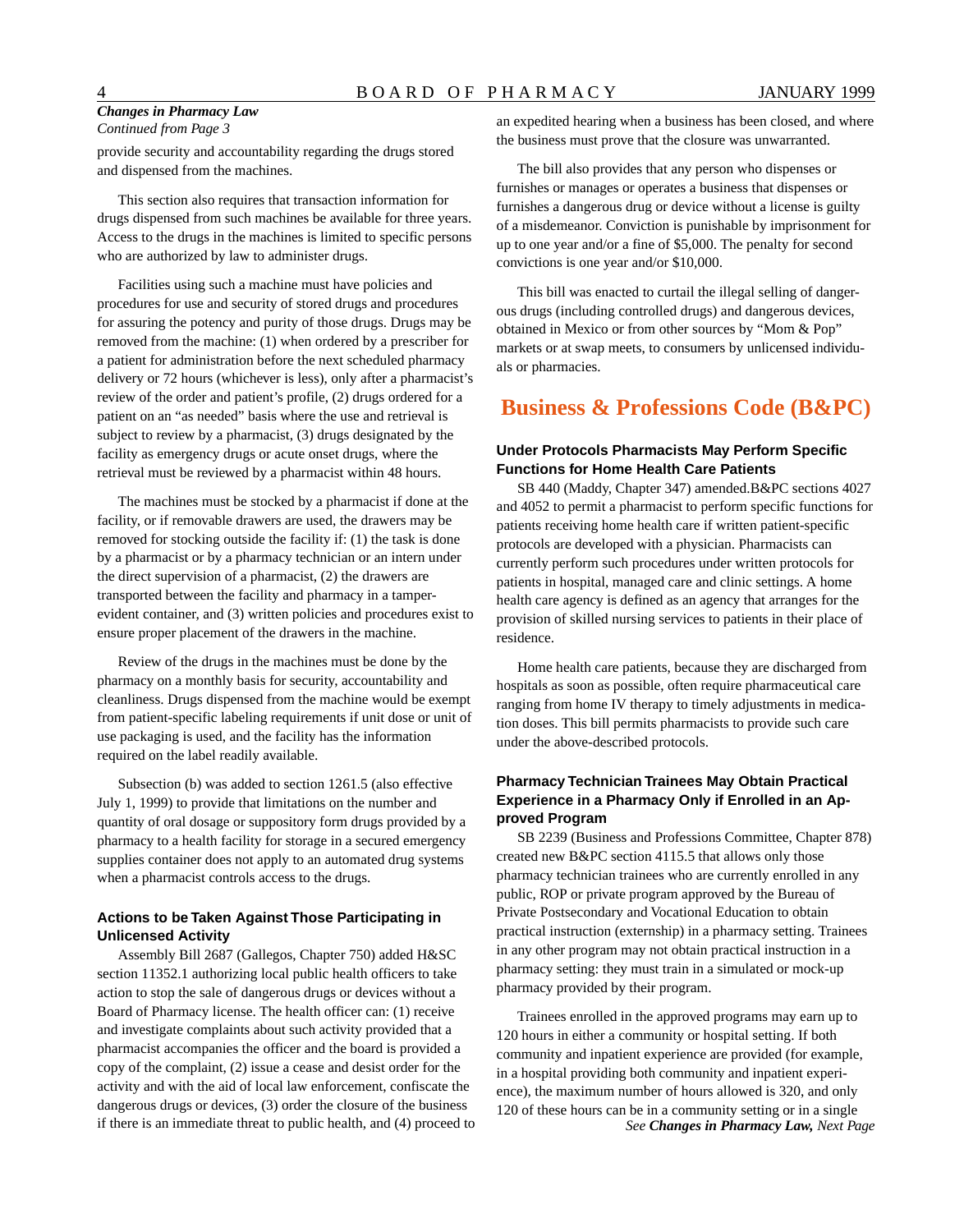#### *Changes in Pharmacy Law Continued from Page 4*

hospital department. The externship can last no longer than six months, and only while the trainee is enrolled in an approved program as described above.

 Pharmacy technician trainees must be under the immediate, personal supervision and control of a pharmacist, and the pharmacist is responsible for any activities of a trainee. Only one pharmacy technician trainee per pharmacist may be in the pharmacy, regardless of the setting, and the trainee must wear a badge identifying him or her as a trainee.

Theoretical instruction requirements have not changed: only the practical instruction is affected in that limits have been set for the above-referenced programs. Pharmacy technician trainees enrolled in approved programs may perform all the duties listed in section 1793.2 of the California Code of Regulations.

#### **Cash Compromise Restored as Grounds for Unprofessional Conduct Discipline**

This bill also amended B&PC section 4301 to restore cash compromise to the list of grounds for discipline as unprofessional conduct. Last year the subsection containing the reference to cash compromise was repealed; however, it has been restored as subsection (m), and the remaining subsections were renumbered.

#### **Pharmacist Licenses Suspended or Revoked in Other States to be Automatically Suspended in California**

Another statute created by SB 2239 is B&PC section 4301.5. This section provides that the license of anyone who is licensed as a pharmacist in California or any other state and whose authority to practice pharmacy is suspended or revoked by another state or federal government, will be automatically suspended or revoked for the duration of the suspension or revocation imposed by the other authority.

#### **Higher Civil Penalties and Fines for Those Who Obtain License Fraudulently**

SB 2933 amended B&PC section 4322 to provide substantially higher civil penalties and fines for those convicted of obtaining licensure by making false representations or fraudulently representing himself or herself to be registered. The fines that can be collected have been increased from \$400 to \$5,000, and possible imprisonment terms were increased from 50 days to 180 days.

## **California Code of Regulations (CCR)**

#### **Acceptable Pharmacy Coursework for Examination Candidates with Four Failed Attempts**

Pharmacist examination candidates with four failed attempts must successfully complete at least 16 semester units of pharmacy coursework offered by a school of pharmacy approved by the American Council on Pharmaceutical Education before they may be scheduled to take the exam again. A transcript documenting that successful completion must be sent from the pharmacy school directly to the board.

#### **Pharmacy Technician Trainee Courses Regulation Reverted to Original Version**

During 1998, the pharmacy technician training course requirements of the CCR section 1793.6 were amended via emergency regulations that have since expired. Because the emergency regulations are no longer in effect, section 1793.6 has reverted to its original form.

Please see Law Update on page 8 for exact language of these sections.

## **Continuing education petition requirements to change**

Beginning March 1, 1999, the fee for any continuing education (CE) petition for course review (from a non-recognized provider or from an individual pharmacist) is \$40 for each hour of coursework. For example, a one-hour course will be reviewed for \$40; the fee for a three-hour course will be \$120.

One of the requirements for renewing a pharmacist license in California is to complete 30 hours of CE every two years (section 4231 of the Business & Professions Code). Additionally, Board regulations require that providers of pharmacy CE meet the requirements of and be "recognized" by either the American Council of Pharmaceutical Education or the Accreditation Evaluation Services (section 1732 of the California Code of Regulations (CCR)).

However, the Board also permits non-recognized CE providers or individual pharmacists to petition the Board to review specific courses for acceptance as CE for California pharmacists (section 1732.2 of the CCR).

Although authorized to do so, the Board has never charged a fee for reviewing CE petitions from pharmacists, and presently charges \$40 (regardless of the number of hours of coursework to be reviewed) to review coursework being offered by non-recognized providers.

Advanced Cardiac Life Support and CPR courses will no longer be automatically approved for CE: a petition for Board approval and appropriate fee will be required.

If you wish to learn more about the petitioning process to fulfill the CE requirements of pharmacists, please contact the Board.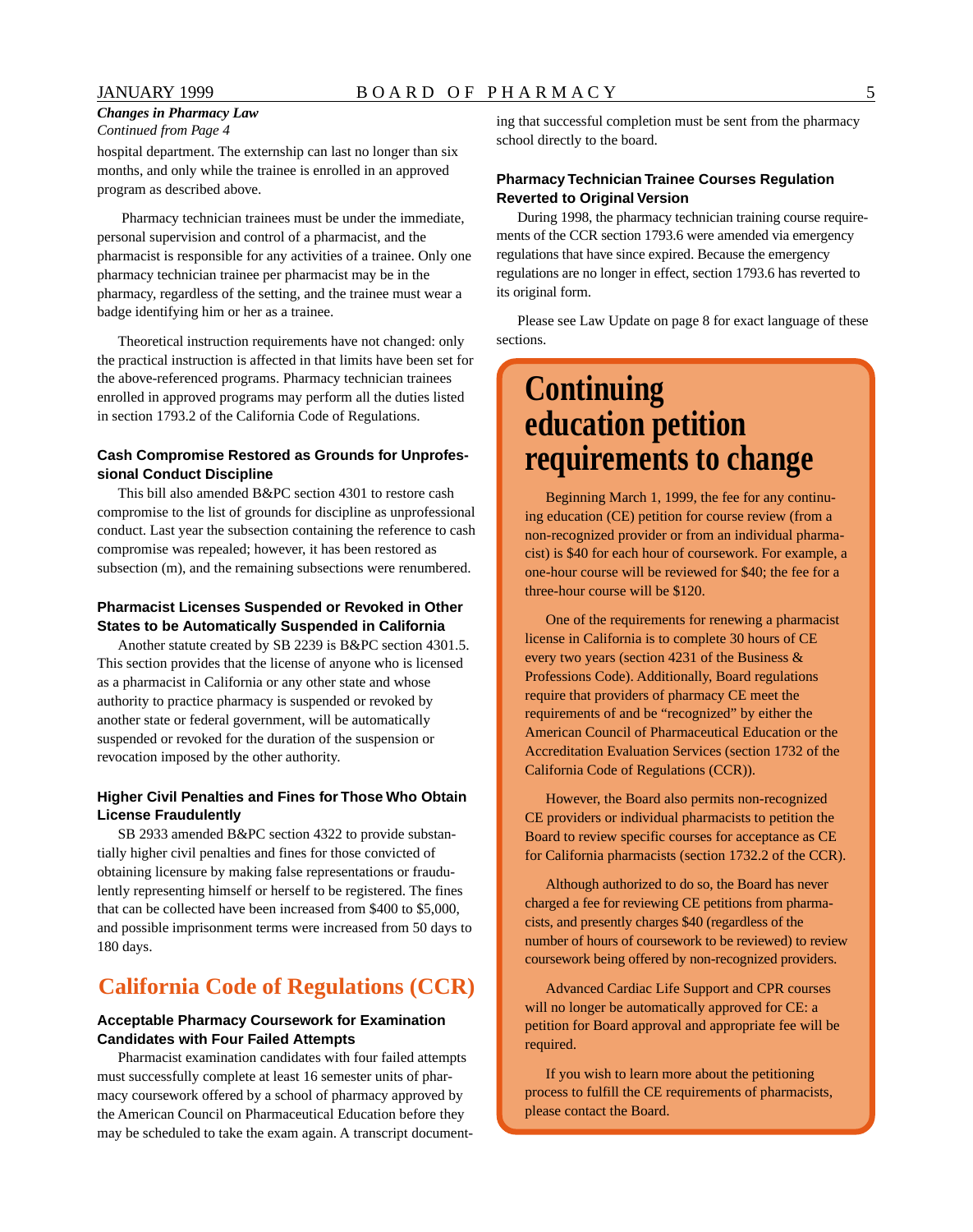# **The pharmacist-in-charge has rights and responsibilities**



Have you been offered a pharmacist-in-charge (PIC) position, but are unsure exactly what the responsibilities are? Since this issue of *The Script* is devoted mainly to information relating to the self-assessment forms to be completed by each pharmacy's PIC, it seems appropriate here to discuss the rights and responsibilities of a PIC.

While a nonpharmacist may own a pharmacy, only a pharmacist may legally take charge of a pharmacy (section 4116, Business & Professions

Code [B&P Code]). Further, section 4113 requires that every pharmacy must designate a specific pharmacist-in-charge within 30 days who is responsible for the pharmacy's compliance with all state and federal laws and regulations pertaining to the practice of pharmacy. The Board must be notified of that designation within 30 days. Both the permit holder and the PIC may be subject to disciplinary action for failure to notify the Board within 30 days when a pharmacist ceases to be PIC. ("Change of Pharmacist-in-Charge" forms can be requested from the Board.)

Section 1709.1 of the California Code of Regulations (CCR) requires the PIC of a pharmacy to be employed at that location. It also states that a pharmacist may not serve as PIC at more than one pharmacy; however, a pharmacist may serve as PIC for two pharma-

cies if (1) the PIC is the only pharmacist at each pharmacy, and (2) the pharmacies do not have overlapping hours of business. This section also allows the pharmacy, following the loss of the pharmacy's PIC, to designate an interim PIC (a registered pharmacist who is an employee, officer or administrator of the pharmacy and who is actively involved in the management of the pharmacy on a daily basis). The interim PIC may function in that capacity no more than 120 days. The owner must be prepared to provide representatives of the Board documentation of the interim PIC's involvement with the pharmacy and the owner's efforts to secure a permanent PIC.

Since the PIC will be held responsible for a pharmacy's compliance with relevant statutes and regulations, he or she has the right to insist that the pharmacy owner also comply with the rules.

These statutes and regulations include, but are not limited to:

- Sections 4000-4407 and other important sections of the Business & Professions Code.
- Sections 1703-1793.7 of the California Code of Regulations,
- The Uniform Controlled Substances Act (beginning at section 11053 of the Health & Safety Code.
- The State Food and Drug Act (starting at section 26000).
- Similar federal laws, related state and federal regulations, and in some circumstances, federal and state laws pertaining to anti-trust violations, false or misleading advertising and unfair business practices.

One important, specific obligation of the PIC is to be responsible for completing the pharmacy's self-assessment form before March 31 of every odd-numbered year. Section 1715 CCR also requires the PIC to complete an assessment within 30 days whenever a new pharmacy permit has been

issued or there is a change of PIC. The PIC is jointly responsible with the pharmacy owner for the recordkeeping requirements of section 4081 B&P Code. This refers to maintaining and having available for inspection during business hours all records of acquisition and disposition of dangerous drugs and preserving such records for three years, as well as keeping a current inventory.

While section 4081 also provides that the PIC is not criminally responsible for the acts of others in violation of this section, of which he or she had no knowledge and in which he

or she did not participate, the PIC may be disciplined for such violations, regardless of knowledge. This does not mean that a PIC will be disciplined for every section 4081 violation, but it does mean that the PIC is directly responsible to the Board for compliance. This gives the PIC the right to insist on control of acquisition, maintenance and disposition of dangerous drugs and records of those acquisitions and dispositions.

In summary, the designated PIC has many responsibilities, especially where a nonpharmacist owner is involved, to ensure the pharmacy's compliance with all applicable statutes and regulations. A PIC who does not receive cooperation and believes a pharmacy law is being violated and doesn't take corrective action is placing his or her license at risk.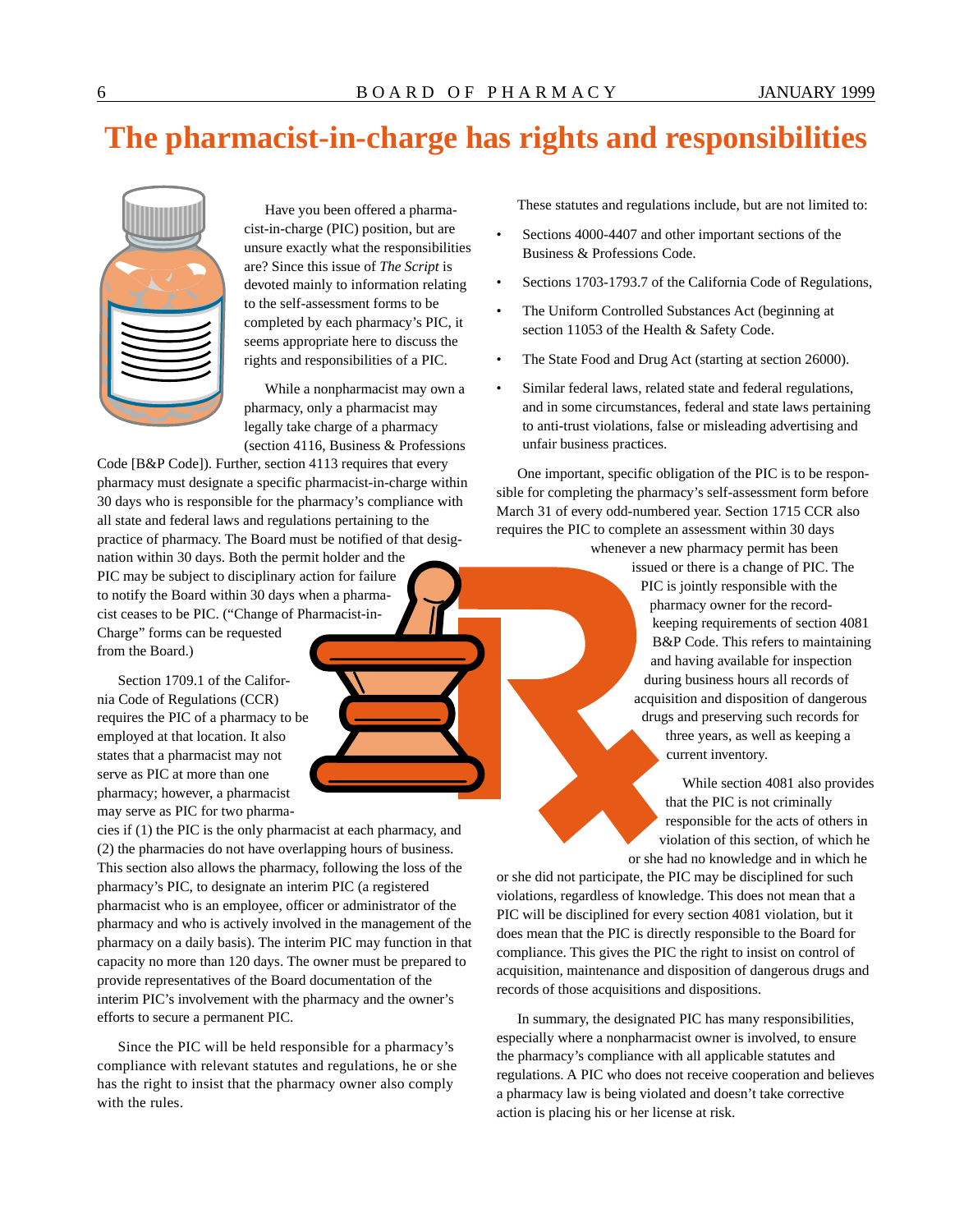## **Pharmacy Board meetings are open to the public**

In accordance with its strategic plan, the Board has formed committees to address issues related to meeting the plan's objectives. To share the various committee goals, activities and accomplishments with the public, a portion of each Board meeting will be devoted to one of the committees and open to the public for comment.

On **March 24–25, 1999,** the Board meeting will be held in Sacramento, and the Board's Organizational Development Committee will discuss its objectives and how to reach them.

The **May 19–20, 1999** Board meeting will be held in San Diego, and the Licensing Committee will open its portion of the meeting to public comment.

The Board encourages all interested parties to participate in these meetings. Public comment periods are part of each meeting. If you cannot attend a meeting, you may submit written comments to the Board (for distribution to the Board members), but try to get them to the Board within seven days of the meeting. Agendas with information regarding the exact time and location of the meetings may be obtained by calling the Board at (916) 445-5014.

#### *Pharmacy self-assessment Q&A Continued from Page 1*

**Q. Is the owner responsible for completing the assessment?** 

A. No, the PIC is responsible for completing the assessment, but during an inspection, both the owner and the PIC may be cited on an inspection report for failure to complete the assessment. The owner is responsible for ensuring that the PIC has completed the assessment.

#### **Q. I just became the new PIC at a pharmacy, and there is a current assessment—completed by the previous PIC on file. Do I have to complete a new assessment?**

A. Yes, you must complete a new assessment within 30 days of your appointment as PIC.

**Q. I just opened my new pharmacy last week. How soon does my PIC have to complete the assessment?** 

A. An assessment must be completed within 30 days of the issuance of the pharmacy's permit.

#### **Q. When the assessment is completed, do I mail it to Sacramento?**

A. No. All completed assessments must remain on file at the pharmacy for three years from the date the assessment was completed.

#### **Q. If I am the PIC at a hospital pharmacy that dispenses both outpatient and inpatient prescriptions, do I have to complete both the hospital inpatient and the community pharmacy assessment forms?**

A. Yes. Both assessment forms must be completed, and the Board will provide both to you.

**Q. How can I get another assessment form if I have lost or misplaced mine?** 

A. Additional forms may be requested from the Board.

#### **Q. Can blank assessment forms be duplicated for use by future PICs, etc.?**

A. Yes. The blank forms may be photocopied; however, remember that the completed assessments on file at the pharmacy must have original (not photocopied) responses and signatures.

#### **Q. When a Board of Pharmacy inspector visits a pharmacy for an inspection, will he or she go over the entire assessment form?**

A. The inspector may not review every question of the assessment, but will pay close attention to certain responses, depending upon what the inspector observes and the reason for the inspection.

#### **Q. What should I do if I have answered "no" to a question that is applicable to my practice?**

A. Attach procedures for coming into compliance, and demonstrate to the inspector how those procedures are being implemented.

#### **Q. What if my pharmacy is inspected, and the PIC has not been able to complete the assessment by the March 31st due date?**

A. The inspector will order a correction on the inspection report, and both the pharmacy and the PIC will be cited. The PIC will be directed to forward a copy of the completed assessment to the Board (to the inspector's attention) within two weeks. Again, remember that the original must remain on file in the pharmacy for three years from its completion date. Failure to complete and forward the assessment to the Board will result in issuance of a violation notice, citing section 1715 of the California Code of Regulations.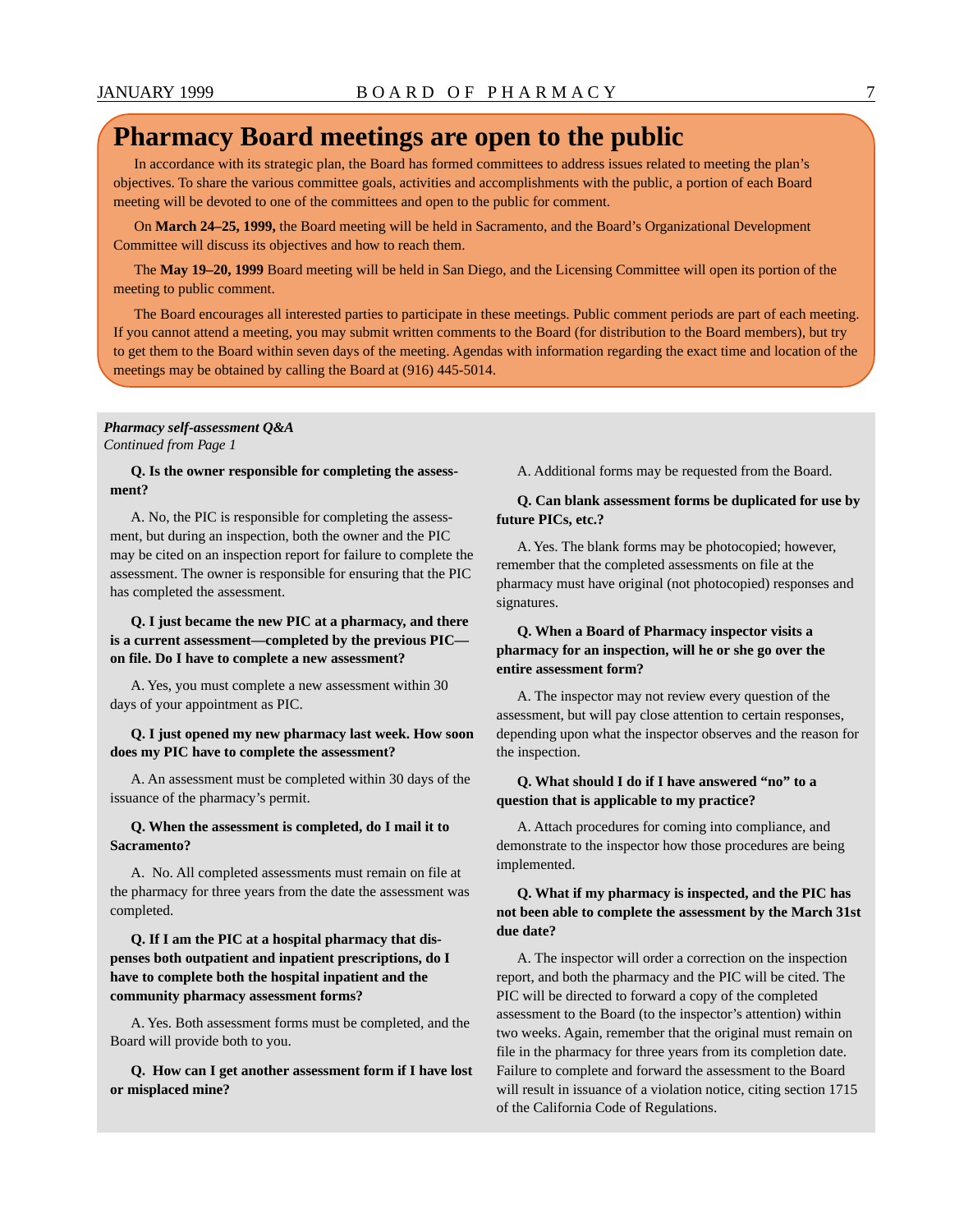This article contains additions and amendments to Chapter 9, Division 2 of the Business & Professions Code and Division 10, Chapter 4 of the Health & Safety Code. It also contains an addition to Chapter 17, Title 16 of the California Code of Regulations. For your convenience, these sections are included here so that they may be cut out and saved until the next publication of the Pharmacy Law.

## **Business & Professions Code**

#### **4115.5. (New)**

- (a) Notwithstanding any other provision of law, a pharmacy technician student may be placed in a pharmacy as a pharmacy technician trainee to complete an externship for the purpose of obtaining practical training that is required by the board as a condition of becoming registered as a pharmacy technician. A "pharmacy technician student" is a person who is enrolled in a pharmacy technician training program operated by a California public postsecondary education institution or by a private postsecondary vocational institution approved by the Bureau for Private Postsecondary and Vocational Education.
- (b) (1) A pharmacy technician trainee participating in an externship as described in subdivision (a) may perform the duties described in subdivision (a) of Section 4115 only under the immediate, personal supervision and control of a pharmacist. A pharmacist supervising a pharmacy technician trainee shall be on the premises and have the trainee within his or her view at any time the trainee performs the duties described in subdivision (a) of Section 4115.

(2) A pharmacist supervising a pharmacy technician trainee participating in an externship as described in subdivision (a) shall be directly responsible for the conduct of the trainee.

(3) A pharmacist supervising a pharmacy technician trainee participating in an externship as described in subdivision (a) shall verify any prescription prepared by the trainee under supervision of the pharmacist by initialing the prescription label before the medication is disbursed to a patient.

(4) No more than one pharmacy technician trainee per pharmacist may participate in an externship as described in subdivision (a) under the immediate, personal supervision and control of that pharmacist at any time the trainee is present in the pharmacy.

(5) A pharmacist supervising a pharmacy technician trainee participating in an externship as described in subdivision (a) shall certify attendance for the pharmacy technician trainee and certify that the pharmacy technician trainee has met the educational objectives established by California public postsecondary education institution or the private postsecondary vocational institution in which the trainee is enrolled, as established by the institution.

(c) (1) Except as described in paragraph (2), an externship in which a pharmacy technician trainee is participating as described in subdivision (a) shall be for a period of no more than 120 hours.

(2) When an externship in which a pharmacy technician trainee is participating as described in subdivision (a) involves rotation between a community and hospital pharmacy for the purpose of training the student in distinct practice settings, the externship may be for a period of up to 320 hours. No more than 120 of the 320 hours may be completed in a community pharmacy setting or in a single department in a hospital pharmacy.

- (d) An externship in which a pharmacy technician trainee may participate as described in subdivision (a) shall be for a period of no more than six consecutive months, and shall be completed while the trainee is enrolled in a course of instruction at the institution.
- (e) A pharmacy technician trainee participating in an externship as described in subdivision (a) shall wear identification that indicates his or her student status.

#### **4301. (Amended)**

The board shall take action against any holder of a license who is guilty of unprofessional conduct or whose license has been procured by fraud or misrepresentation or issued by mistake. Unprofessional conduct shall include, but is not limited to, any of the following:

- (a) Gross immorality.
- (b) Incompetence.
- (c) Gross negligence.
- (d) The clearly excessive furnishing of controlled substances in violation of subdivision (a) of Section 11153 of the Health and Safety Code.
- (e) The clearly excessive furnishing of controlled substances in violation of subdivision (a) of Section 11153.5 of the Health and Safety Code. Factors to be considered in determining whether the furnishing of controlled substances is clearly excessive shall include, but not be limited to, the amount of controlled substances furnished, the previous ordering pattern of the customer (including size and frequency of orders), the type and size of the customer, and where and to whom the customer distributes its product.
- (f) The commission of any act involving moral turpitude,



the act is committed in the course of relations as a licensee or otherwise, and whether the act is a felony or misdemeanor or not.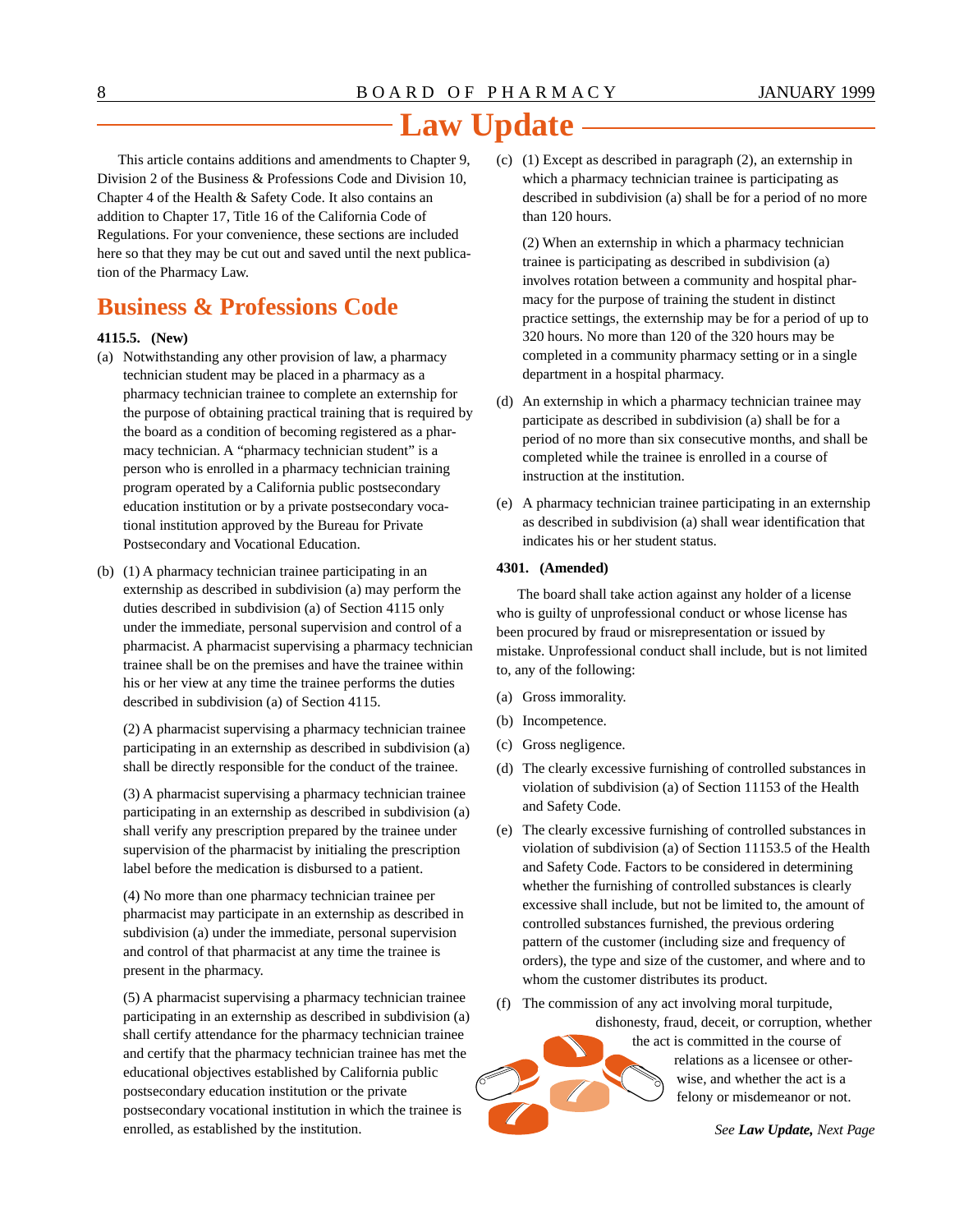*Continued from Page 8* 

- (g) Knowingly making or signing any certificate or other document that falsely represents the existence or nonexistence of a state of facts.
- (h) The administering to oneself, of any controlled substance, or the use of any dangerous drug or of alcoholic beverages to the extent or in a manner as to be dangerous or injurious to oneself, to a person holding a license under this chapter, or to any other person or to the public, or to the extent that the use impairs the ability of the person to conduct with safety to the public the practice authorized by the license.
- (i) Except as otherwise authorized by law, knowingly selling, furnishing, giving away, or administering or offering to sell, furnish, give away, or administer any controlled substance to an addict.
- (j) The violation of any of the statutes of this state or of the United States regulating controlled substances and dangerous drugs.
- (k) The conviction of more than one misdemeanor or any felony involving the use, consumption, or self-administration of any dangerous drug or alcoholic beverage, or any combination of those substances.
- (l) The conviction of a crime substantially related to the qualifications, functions, and duties of a licensee under this chapter. The record of conviction of a violation of Chapter 13 (commencing with Section 801) of Title 21 of the United States Code regulating controlled substances or of a violation of the statutes of this state regulating controlled substances or dangerous drugs shall be conclusive evidence of unprofessional conduct. In all other cases, the record of conviction shall be conclusive evidence only of the fact that the conviction occurred. The board may inquire into the circumstances surrounding the commission of the crime, in order to fix the degree of discipline or, in the case of a conviction not involving controlled substances or dangerous drugs, to determine if the conviction is of an offense substantially related to the qualifications, functions, and duties of a licensee under this chapter. A plea or verdict of guilty or a conviction following a plea of nolo contendere is deemed to be a conviction within the meaning of this provision. The board may take action when the time for appeal has elapsed, or the judgment of conviction has been affirmed on appeal or when an order granting probation is made suspending the imposition of sentence, irrespective of a subsequent order under Section 1203.4 of the Penal Code allowing the person to withdraw his or her plea of guilty and to enter a plea of not guilty, or setting aside the verdict of guilty, or dismissing the accusation, information, or indictment.
- (m) The cash compromise of a charge of violation of Chapter 13 (commencing with Section 801) of Title 21 of the United States Code regulating controlled substances. The record of

the compromise is conclusive evidence of unprofessional conduct.

- (n) The revocation, suspension, or other discipline by another state of a license to practice pharmacy, operate a pharmacy, or do any other act for which a license is required by this chapter.
- (o) Violating or attempting to violate, directly or indirectly, or assisting in or abetting the violation of or conspiring to violate any provision or term of this chapter or of the applicable federal and state laws and regulations governing pharmacy, including regulations established by the board.
- (p) Actions or conduct that would have warranted denial of a license.
- (q) Engaging in any conduct that subverts or attempts to subvert an investigation of the board.

#### **4301.5. (New)**

- (a) If a pharmacist possesses a license or is otherwise authorized to practice pharmacy in any other state or by an agency of the federal government, and that license or authority is suspended or revoked, the pharmacist's license shall be suspended automatically for the duration of the suspension or revocation, unless terminated or rescinded as provided in subdivision (c). The board shall notify the pharmacist of the license suspension and of his or her right to have the issue of penalty heard as provided in this section.
- (b) Upon its own motion or for good cause shown, the board may decline to impose or may set aside the suspension when it appears to be in the interest of justice to do so, with due regard to maintaining the integrity of and confidence in the pharmacy profession.
- (c) The issue of penalty shall be heard by an administrative law judge sitting alone, by a committee of the board sitting with an administrative law judge, or by the board sitting with an administrative law judge, at the board's discretion. A pharmacist may request a hearing on the penalty and that hearing shall be held within 90 days from the date of the request. If the order suspending or revoking the pharmacist's license or authority to practice pharmacy is overturned on appeal, any discipline ordered pursuant to this section shall automatically cease. Upon the showing to the administrative law judge, board, or committee of the board by the pharmacist that the out-of-state action is not a basis for discipline in California, the suspension shall be rescinded.

If an accusation for permanent discipline is not filed within 90 days of the suspension imposed pursuant to this section, the suspension shall automatically terminate.

(d) The record of the proceedings that resulted in the suspension or revocation of the pharmacist's license or authority to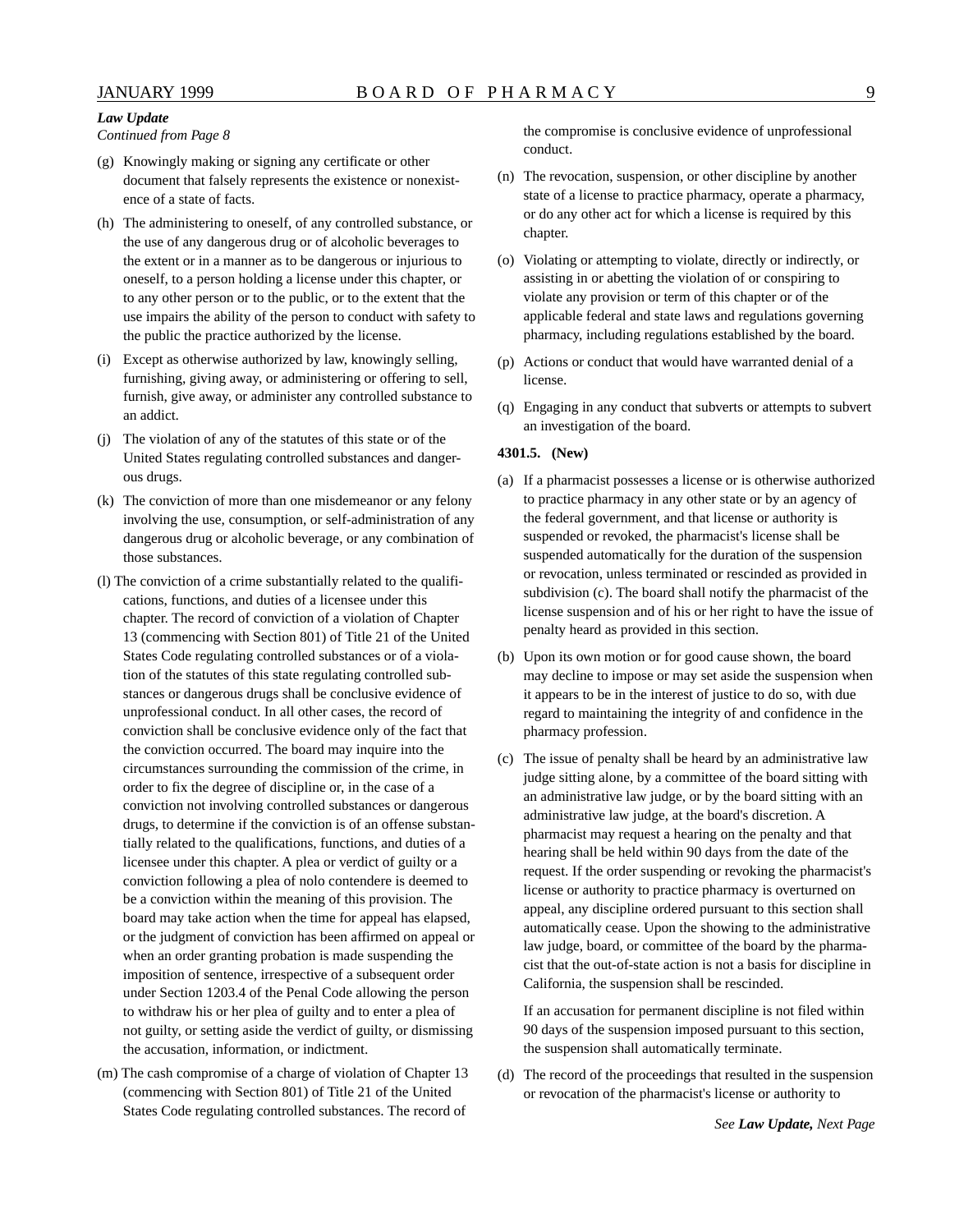#### *Continued from Page 9*

practice pharmacy, including a transcript of the testimony therein, may be received in evidence.

(e) If a summary suspension has been issued pursuant to this section, the pharmacist may request that the hearing on the penalty conducted pursuant to subdivision (e) be held at the same time as a hearing on the accusation.

#### **4322. (Amended)**

Any person who attempts to secure or secures licensure for himself or herself or any other person under this chapter by making or causing to be made any false representations, or who fraudulently represents himself or herself to be registered, is guilty of a misdemeanor, and upon conviction thereof shall be punished by a fine not exceeding five thousand dollars (\$5,000), or by imprisonment not exceeding 50 days, or by both that fine and imprisonment.

## **California Code of Regulations**

#### **1725. Acceptable Pharmacy Coursework for Examination Candidates with Four Failed Attempts (New)**

- (a) Coursework that meets the requirements of section 4200.1 of the Business and Professions Code is any pharmacy coursework offered by a pharmacy school approved by the American Council on Pharmaceutical Education or recognized by the board.
- (b) A final examination must be a part of the course of study.
- (c) When a candidate applies for reexamination after four failed attempts, he or she shall furnish evidence of successful completion of at least 16 semester units or the equivalent of pharmacy coursework. Evidence of successful completion must be posted on a transcript from the pharmacy school sent directly to the board.

#### **1793.6. Training Courses Specified by the Board (Original form)**

A course of training that meets the requirements of section 1793.4(b) is:

- (a) Any pharmacy technician training program accredited by the American Society of Health-System Pharmacists,
- (b) Any pharmacy technician training program provided by a branch of the federal armed services for which the applicant possesses a certificate of completion, or
- (c) Any other course that provides a training period of at least 240 hours of theoretical and practical instruction, provided that at least 120 of these hours are in theoretical instruction in a curriculum that provides:

1. Knowledge and understanding of different pharmacy practice settings.

2. Knowledge and understanding of the duties and responsibilities of a pharmacy technician in relationship to other pharmacy personnel and knowledge of standards and ethics, laws and regulations governing the practice of pharmacy.

3. Knowledge and ability to identify and employ pharmaceutical and medical terms, abbreviations and symbols commonly used in prescribing, dispensing and recordkeeping of medications.

4. Knowledge of and the ability to carry out calculations required for common dosage determination, employing both the metric and apothecary systems.

5. Knowledge and understanding of the identification of drugs, drug dosages, routes of administration, dosage forms and storage requirements.

6. Knowledge of and ability to perform the manipulative and record keeping functions involved in and related to dispensing prescriptions.

7. Knowledge of and ability to perform procedures and techniques relating to manufacturing, packaging, and labeling of drug products.

## **Health & Safety Code**

#### **11159.2. (New)**

- (a) Notwithstanding any other provision of law, a prescription for a Schedule II controlled substance for use by a patient who has a terminal illness shall not be subject to Section 11164.
- (b) (1) The prescription shall be signed and dated by the prescriber and shall contain the contain the name of the person for whom the controlled substance is prescribed, the name and quantity of the controlled substance prescribed, and directions for use. The signature, date, and information required by this paragraph shall be wholly written in ink or indelible pencil in the handwriting of the prescriber.

(2) The prescription shall also contain the address of the person for whom the controlled substance is prescribed, as provided in paragraph (3) of subdivision (b) of Section 11164, and shall contain the name, address, telephone number, category of professional licensure, and federal controlled substance registration number of the prescriber, as provided in paragraph (2) of subdivision (b) of Section 11164.

(3) The prescription shall also indicate that the prescriber has certified that the patient is terminally ill by the words "1159.2 exemption."

(c) A pharmacist may fill a prescription pursuant to this section when there is a technical error in the certification required by paragraph (3) of subdivision (b), provided that he or she has personal knowledge of the patient's terminal illness, and subsequently returns the prescription to the prescriber for correction within 72 hours.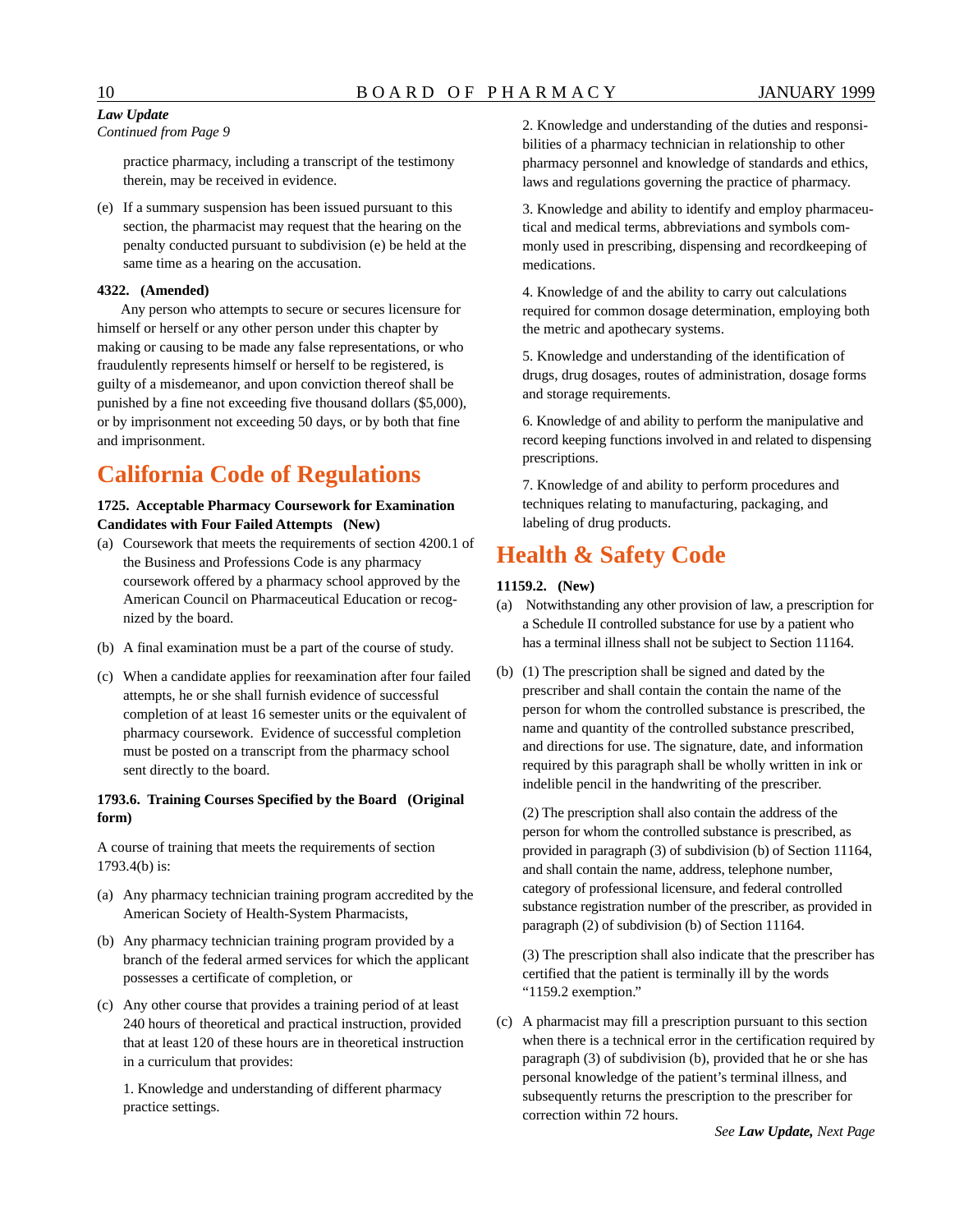*Continued from Page 10* 

(d) For purposes of this section, "terminally ill" means a patient who meets all of the following conditions:

(1) In the reasonable medical judgment of the prescribing physician, the patient has been determined to be suffering from an illness that is incurable and irreversible.

(2) In the reasonable medical judgment of the prescribing physician, the patient's illness will, if the illness takes its normal course, bring about the death of the patient within a period of one year.

(3) The patient's treatment by the physician prescribing a Schedule II controlled substance pursuant to this section primarily is for the control of pain, symptom management, or both, rather than a cure of the illness.

#### **11166. (Amended)**

No person shall fill a prescription for a controlled substance classified in Schedule II 14 or more days after the date written on the prescription by the prescriber. No person shall knowingly fill a mutilated or forged or altered prescription for a controlled substance except for the addition of the address of the person for whom the controlled substance is prescribed as provided by paragraph (3) of subdivision (b) of Section 11164.

#### **11167. (New)**

Notwithstanding subdivision (a) of Section 11164, in an emergency where failure to issue a prescription may result in loss of life or intense suffering, an order for a Schedule II controlled substance may be dispensed on an oral, written, or electronic data transmission order, subject to all of the following requirements:

- (a) The order contains all information required by subdivision (a) of Section 11164.
- (b) Any written order is signed and dated by the prescriber in indelible pencil or ink, and the pharmacy reduces any oral or electronic data transmission order to writing prior to actually dispensing the controlled substance.
- (c) The prescriber provides a triplicate prescription, completed as provided by subdivision (a) of Section 11164, by the seventh day following the transmission of the initial order; a postmark by the seventh day following transmission of the initial order shall constitute compliance.
- (d) If the prescriber fails to comply with subdivision (b), the pharmacy shall so notify the Bureau of Narcotic Enforcement in writing within 144 hours of the prescriber's failure to do so and shall make and retain a written, readily retrievable record of the prescription, including the date and method of notification of the Bureau of Narcotic Enforcement.

# **Answers to Questions About Health & Safety Code Section 11159.2**

A number of questions have been raised as to the meaning and effect of the new provisions of Health & Safety Code (H&SC) section 11159.2:

#### **Q. Have requirements that a triplicate prescription form be used for prescribing Schedule II controlled substances been repealed in California?**

A. No. The new law does not eliminate existing triplicate requirements for Schedule II controlled substances for other patients; however existing exceptions for long term care facilities, skilled nursing facilities, and hospice patients under H&SC section 11167.5 and in emergencies, under H&SC section 11167, also remain in effect.

#### **Q. Can triplicate prescriptions still be used to prescribe Schedule II controlled substances for terminally ill patients?**

A. Yes.

#### **Q. To which Schedule II controlled substances does the 11159.2 exemption apply?**

A. Section 11159.2 applies to all Schedule II controlled substances, if the patient meets the definition of "terminally ill."

**Q. Can a non-triplicate prescription written for a terminally ill patient be faxed to a pharmacy for filling if the required information (patient's name, drug, directions for use, prescriber's signature, etc.) are in the handwriting of the prescriber?** 

A. Yes, the prescription may be faxed, but the pharmacy must have the original prescription in hand before dispensing the drug to the patient. Section 11159.2 does not specifically authorize the pharmacy to begin preparing the prescription without the original prescription. However, it is reasonable for the pharmacy to use a fax of the prescription to prepare the prescription as long as the pharmacist receives and properly reviews the original prescription for compliance with legal requirements before dispensing the prescription to the patient.

#### **Q. Can a non-triplicate prescription written for a terminally ill hospice patient served by a home health agency be dispensed if the prescription is faxed to the pharmacy? Does the pharmacist need to prepare a pharmacy-generated triplicate?**

A. If the prescription for the hospice patient is issued under and meets the requirements of section 11159.2, the pharmacy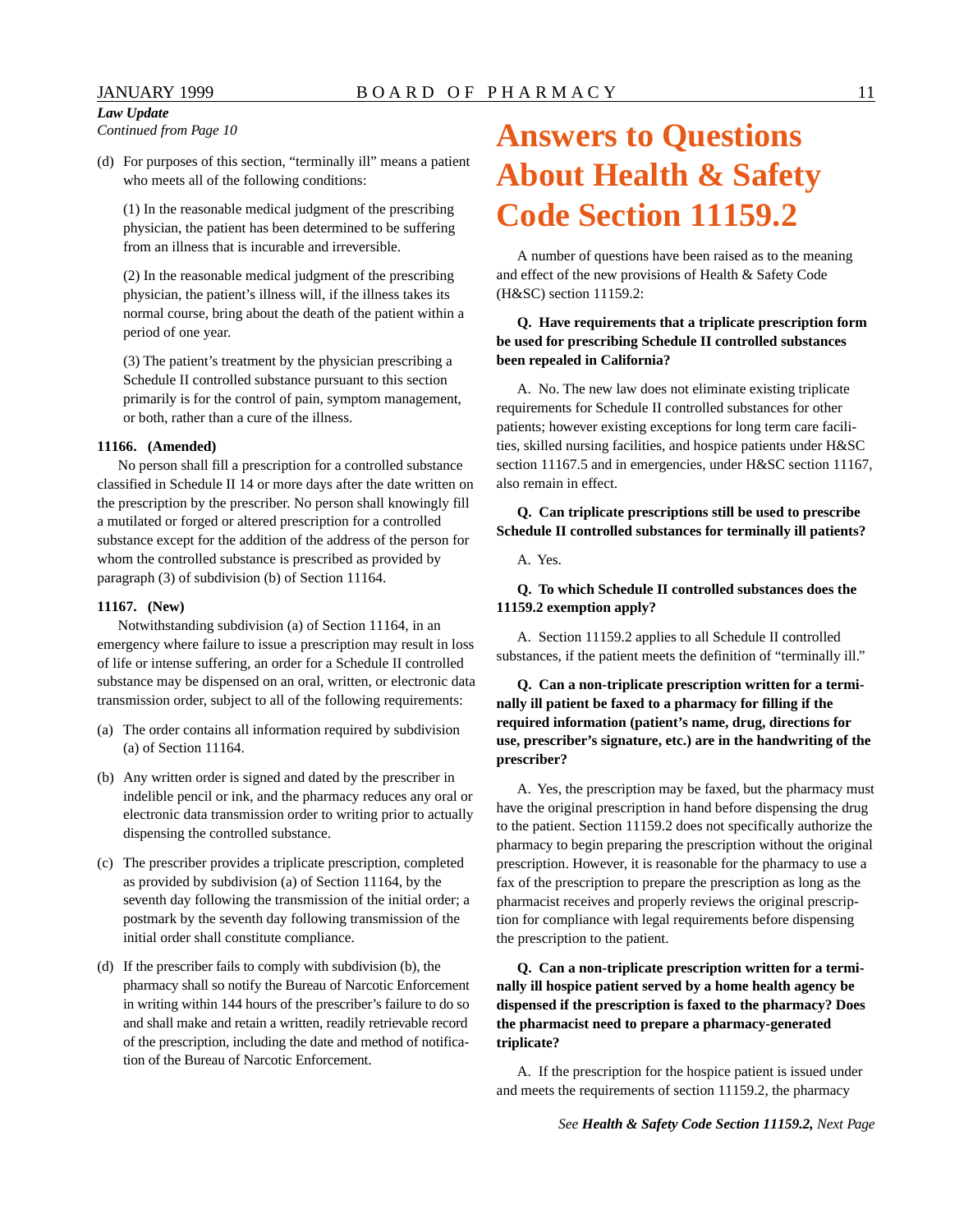#### *Health & Safety Code Section 11159.2 Continued from Page 11*

need not generate a triplicate, as otherwise required for patients of home health agencies by H&SC section 11167.5. However, do not "mix" sections 11159.2 and 11167.5. If you are processing a prescription under section 11159.2, it cannot be dispensed without an original prescription which complies with the requirements of section 11159.2. If you are processing a prescription under the authority of section 11167.5, you can dispense it based on a fax order, but must then prepare a pharmacy triplicate.

**Q. Can a non-triplicate prescription written for a hospice patient who is not terminally ill and served by a home health agency be dispensed if the prescription is faxed to the pharmacy? Does the pharmacist need to prepare a pharmacygenerated triplicate in this case?** 

A. Section 11159.2 does not apply because the patient is not terminally ill. This situation is governed entirely by section 11167.5 and related federal regulations. The order for a Schedule II controlled substance for a non-terminal hospice patient of a home health agency may be faxed, but the pharmacy must generate a triplicate and otherwise comply with section 11167.5. The reason such an order may not be transmitted orally or by electronic data transmission as permitted by section 11167.5 is because federal regulations only permit a fax order under such circumstances.

#### **Q. Must the prescriber's address be printed on the nontriplicate prescription form if the form is used to prescribe a Schedule II drug for a terminally ill patient?**

A. The prescriber's address must appear on the prescription form, but the law does not require that the address be preprinted on the form.

#### **Q. What is the purpose of the "11159.2 exemption" notation?**

A. This notation permits the prescriber to write a prescription for a Schedule II drug on any prescription form, not just a triplicate, without specifically writing on the prescription that the patient is "terminally ill." This was due to concern for patients who may not know that they are considered terminally ill. If the patient asks what the notation means, the pharmacist should explain that the notation allows the physician to use a regular prescription form rather than the state triplicate form.

#### **Q. Can a pharmacist fill a non-triplicate prescription for a Schedule II controlled substance if the notation "11159.2 exemption" is not written by the prescriber on the prescription?**

A. The pharmacist cannot fill such a prescription if the notation is missing. Moreover, the law does not require that the notation be in the prescriber's own handwriting. If the notation is there but is technically incorrect, the prescription may be filled if (1) the pharmacist has personal knowledge of the patient's terminal illness and (2) returns the prescription to the prescriber for correction of the notation within 72 hours.

#### **Q. What are examples of technical errors in the 11159.2 exemption notation?**

A. Examples might be: the wrong section number is listed (e.g., 1159.2); "terminally ill" is written on the prescription instead of the required certification; "non-triplicate" is written on the prescription.

 **Q. What about other errors on a non-triplicate prescription issued pursuant to section 11159.2 (for example, the prescriber does not personally sign the form or write in the name of the patient or directions for use, or the portions written by the prescriber are not in ink or indelible pencil)?** 

A. In these cases, the prescription is not valid. The pharmacist may not fill the prescription. The pharmacist should immediately notify the prescriber of the problem, especially if it appears the patient will suffer if there is any significant delay in filling the prescription. The prescriber must either correct the prescription or issue a new one. If the patient may lose his or her life or suffer intensely (what H&SC section 11167 defines as an emergency), the prescriber may issue an oral order or any ordinary written prescription for enough medication for the emergency (the DEA holds this period to be 72 hours), but the prescriber must follow up with a triplicate within seven days (because this is a different process than that authorized by section 11159.2).

 **Q. When a pharmacist fills a non-triplicate prescription for a Schedule II controlled substance for a terminally ill patient that contains a technical error in the "11159.2 exemption" requirement, the law requires the non-triplicate prescription be returned to the prescriber for correction within 72 hours. What kind of record must the pharmacist keep to indicate that the non-triplicate prescription was returned to the prescriber for correction, and the prescriber's return of or failure to return the corrected prescription?** 

A. Section 11159.2 does not specifically provide answers to these questions. However, Business and Professions Code section 4081 requires that a pharmacy have complete records of acquisition and disposition of dangerous drugs and controlled substances. The pharmacy should make a record, either in its computer or on a duplicate of the prescription, of the reason and the date the prescription was returned for correction and the date the corrected prescription was returned to the pharmacy. If the prescriber fails to return the corrected prescription, that should be noted as well. The pharmacy should be careful not to establish a pattern of failing to obtain corrected prescriptions it has filled pursuant to section 11159.2. For its own protection, the pharmacy should keep a duplicate of the non-triplicate prescription that is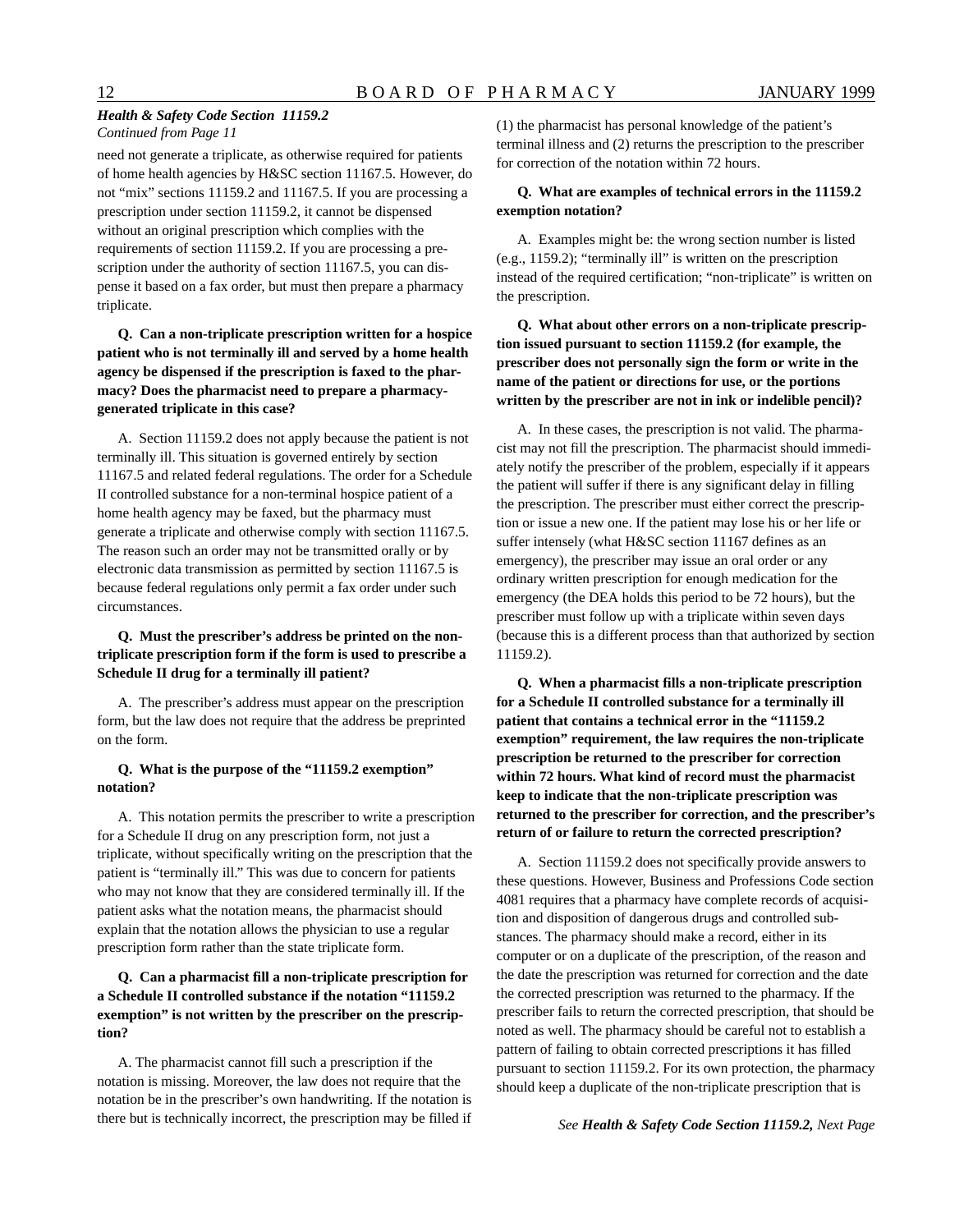returned to the prescriber even if all the above information is entered in a computer.

#### **Q. Can a medication order for a Schedule II controlled substance for a terminally ill patient being discharged from the hospital be written as a chart order instead of on a nontriplicate prescription?**

A. No. The chart order is for use of patients receiving treatment in the hospital, and a chart order would not meet the requirements of section 11159.2.

#### **Q. How can the pharmacy report the filing of section 11159.2 prescriptions to the CURES system since there is no serial number on non-triplicate prescription forms?**

A. Enter either "11111" or "1-1-1" in the area on the CURES screen where the triplicate serial number would go. This code will signify that the prescription was, under the authority of section 11159.2, not written on a triplicate form and was filled for a terminally ill patient. If you have problems entering this code, there may be a software problem. For assistance, contact Atlantic Associates Inc. at (888) 492-7341 or [KStGelais@Prodigy.com](mailto:KStGelais@Prodigy.com).

**Q. Under requirements of the Controlled Utilization Review and Evaluation System (CURES) program, pharmacies that are exempt from submitting data electronically or on tape or disk (those that are not computerized and fill fewer than an average of 25 Schedule II prescriptions per month) must submit the original triplicate forms to the Department of Justice. Under these guidelines, my pharmacy is exempt from submitting data electronically to CURES; am I required to submit prescriptions that have been filled under section 11159.2 to the Department of Justice?** 

A. Yes. Pharmacies still must submit data to CURES for all Schedule II prescriptions they fill, and for most pharmacies this data is submitted electronically each month. However, those few pharmacies that are exempt from submitting data electronically each month to CURES must send a copy of the non-triplicate prescription to CURES. Because neither section 11159.2 nor the CURES statute and regulation specifically provides how such a pharmacy should submit a section 11159.2 prescription, the Board and the Department of Justice have determined that submission of a photocopy to the Department of Justice (P.O. Box 160507, Sacramento, CA, 95816) will be satisfactory.

#### **Q. How does the pharmacy maintain a non-triplicate prescription filled under the authority of section 11159.2?**

A. As required for prescriptions written for any controlled drug, the pharmacy still must keep the original prescription in a separate area for three years.

#### **Q. May a nurse practitioner or physician assistant write a 11159.2 prescription?**

A. No. Nothing in section 11159.2 authorizes anyone other

than a physician, dentist, podiatrist, or veterinarian to write Schedule II prescriptions.

**Q. Health & Safety Code section 11166 has been amended to allow a prescription for a Schedule II controlled substance to be filled up to the 14th day from the date of issue. Does that apply to 11159.2 prescriptions, and which day is the "14th day"?** 

A. Section 11166 applies to all Schedule II prescriptions, including those issued under section 11159.2. The 14th day includes the date of issue, so a prescription issued on January 1st could not be filled after January 14th.

#### **Q. Is a pharmacist permitted to refill a non-triplicate prescription for a Schedule II controlled susbstance written pursuant to section 11159.2?**

A. No. Section 11200 of the H&SC prohibits the refilling of a prescription for a Schedule II substance.

#### **Q. If a pharmacist fills prescriptions for Schedule II controlled substances for a terminally ill patient under section 11159.2, can the pharmacist keep filling prescriptions without a triplicate if the patient is still alive after one year?**

A. Section 11159.2 does not specifically address this issue, but if the prescriber has exercised reasonable medical judgment as to the patient's prognosis and the pharmacist is satisfied that the patient otherwise meets the requirements of section 11159.2, the pharmacist may continue filling prescriptions for the patient without a triplicate. However, the pharmacist would always have the responsibility, under H&SC section 11153 and section 1761 of the California Code of Regulations, to ensure that the prescriptions are for legitimate medical purposes and that the prescriber isn't subverting the purpose of section 11159.2.

#### **Q. What is my responsibility as a pharmacist to evaluate the validity of a non-triplicate prescription for a terminally ill patient?**

A. The pharmacist's responsibility remains the same as discussed in the question above. Additionally, the pharmacist's professional responsibility also requires evaluating the prescription for validity, errors, irregularity, ambiguity, etc.

#### **Q. Isn't this a complicated requirement to place on the pharmacist? Didn't the Board see that this law would be a problem for the profession to implement?**

A. The Board did have major concerns with provisions in the proposed statute and opposed the bill while it was pending in the Legislature. However, the law was enacted, and the Board's obligations now are to interpret, apply and enforce the law as enacted.

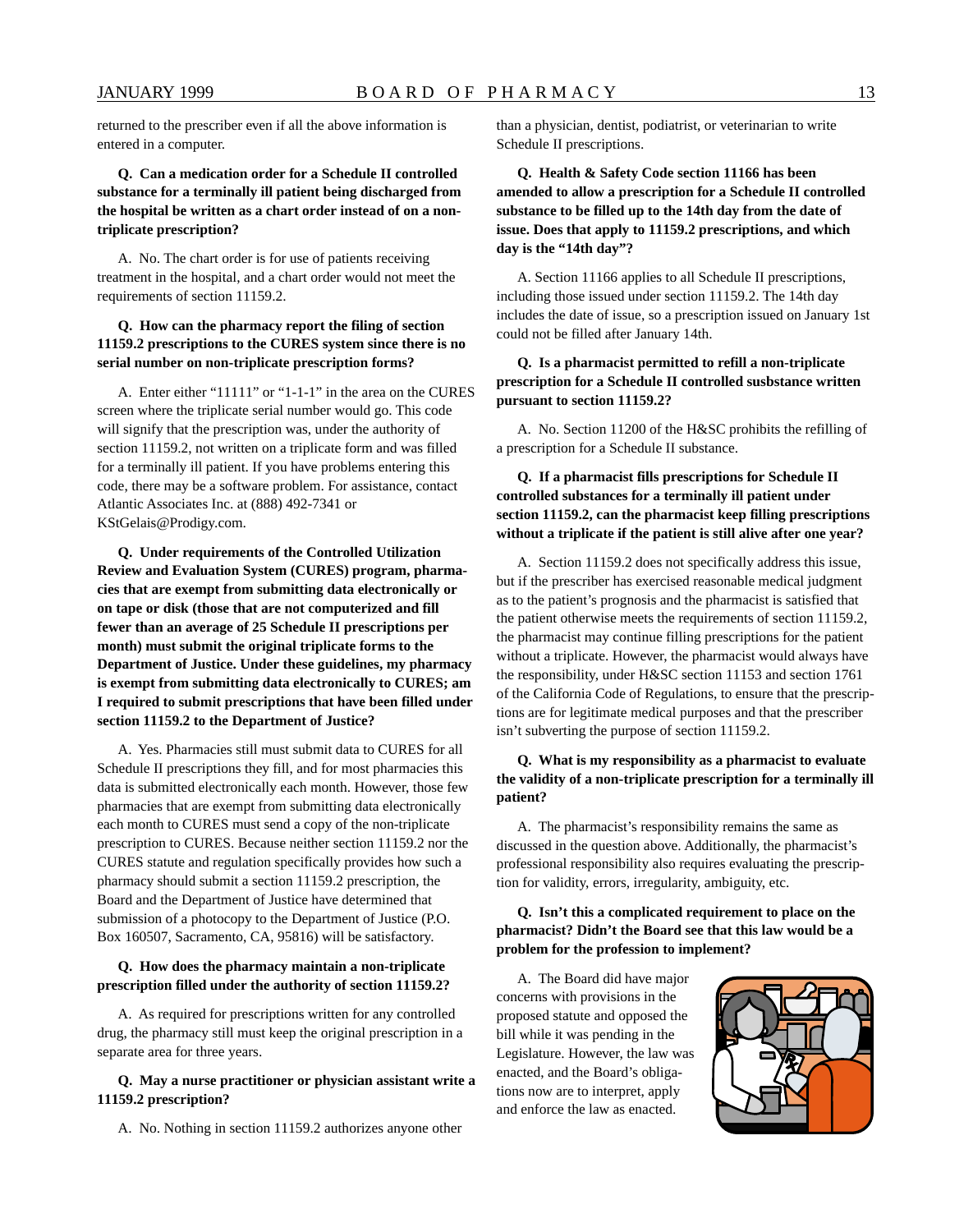# **Disciplinary Actions by the Board**

## **PHARMACISTS/PHARMACIES**

#### **GERALD O. DOWNS, RPH 28196,Tracy, CA**

**Violation:** For purposes of stipulation only, respondent admitted to having unaccounted for shortages of controlled substances while acting as PIC.

**Action:** Revoked, stayed; 30 days' suspension; three years' probation; take and pass law exam; can neither hold ownership nor act as PIC; payment of [\\$2,509.39](https://2,509.39) costs **Effective:** April 21, 1998

#### **CATHERINE A. RUSSELL, RPH 37554, Brea, CA**

**Violation:** For purposes of settlement only, respondent admitted to dispensing anabolic steroids for nonlegitimate, nonmedical purposes.

**Action:** Revoked, stayed; 15 days' suspension; three years' probation; take and pass law exam; 15 additional hours of CE related to drugs of abuse; can neither hold ownership nor act as PIC; payment of \$2,000 in costs **Effective:** April 29, 1998

#### **SMITH'S FOOD & DRUG CENTER, PHY 39036, Lakewood, CA**

**Violation:** For purposes of settlement only, respondent admitted to dispensing anabolic steroids for nonlegitimate, nonmedical purposes.

Action: Public Letter of Reprimand; payment of \$6,500 costs **Effective:** April 29, 1998

#### **HEALTHCARE NETWORK PHARMACY, PHY 38018, San Leandro, CA**

**Violation:** For purposes of stipulation only, respondent admitted to having unaccounted for shortages of controlled substances and failing to comply with accountability requirements for controlled substances and dangerous drugs.

**Action:** Revoked; payment of \$[2,509.37](https://2,509.37) costs **Effective:** July 3, 1998

#### **CRAIG PATRICK FROST, RPH 47052, Houston, TX**

**Violation:** Being disciplined by the Texas Board of Pharmacy for appropriating drugs for self-use without a prescription and failing to maintain complete and accurate records of controlled substances

**Action:** Revoked **Effective:** July 31, 1998

#### **MICHAEL R. KISTER, RPH 30052, Kerman, CA**

**Violation:** For purposes of settlement only, respondent agreed that the Board could establish a factual basis for charges that while working as a pharmacist, he possessed and furnished to himself, without a lawful prescription, dangerous drugs and controlled substances and created unlawful prescriptions for dangerous drugs on the pharmacy computer. *See Disciplinary, Next Page* 

**Action:** Revoked, stayed; 90 days' suspension; five years' probation; cannot function as PIC; payment of \$7,793 costs **Effective:** July 7, 1998

#### **MARVIN H. HELFGOTT, RPH 23091, Los Angeles, CA and DENNIS PRESCRIPTION PHARMACY, PHY 15100, Los Angeles, CA**

**Violation:** For purposes of settlement only, respondent admitted to dispensing irrational combinations of controlled substances to the same patient; filling defective prescriptions for controlled substances; dispensing prescriptions with significant irregularities; and failing to take biennial inventory.

Action: Letter of Reprimand; payment of \$5,800 costs **Effective:** July 31, 1998

### **ELLIS HERZ, RPH 29764, Sherman Oaks, CA and MAXSONS DRUGS, PHY 39229, Sherman Oaks, CA**

**Violation:** RPH-For purposes of settlement only, respondent admitted the existence of a question as to whether it was reasonable for him to believe the prescriptions at issue were valid. PHY-For purposes of settlement only, respondent admitted to dispensing prescriptions for nonmedical, nonlegitimate purposes; dispensing prescriptions containing significant irregularities; and unlawfully dispensing prescriptions to addicts or habitual users. **Action:** RPH-Revoked, stayed; three years' probation; no new ownership; obtain RPH consultant to review pharmacy operations; payment of \$4,000 costs. PHY-Revoked, stayed; no new ownership; payment of \$4,000 costs **Effective:** July 31, 1998

### **WEST ARCADIA PRESCRIPTION PHARMACY, PHY 21282, Arcadia, CA**

**Violation:** Through its personnel, violating the terms and conditions of its probation from a prior administrative matter and engaging in conduct constituting additional violations **Action:** Revoked, stayed; 60 days' suspension; three years' probation; share payment of \$[10,710.50](https://10,710.50) costs with pharmacy technician (See TECHNICIANS, Reiko Ogawa) **Effective:** August 5, 1998

#### **EVELYN Q. NUGUID, RPH 32301, San Gabriel, CA and QUEEN'S PHARMACY, PHY 39254, Alhambra, CA**

**Violation:** For purposes of settlement only, respondent admitted to refilling certain prescriptions without prescriber authorization. **Action:** RPH-Revoked, stayed; 30 days' suspension; three years' probation; take and pass law exam; must sell current ownership and no new ownership; may not be PIC; payment of \$5,000 costs. PHY-Revoked

**Effective:** September 22, 1998

#### **DAVID J. LILLICROP, RPH 41876, Cypress, CA**

**Violation:** For purposes of settlement only, respondent admitted to illegally furnishing, possessing and administering controlled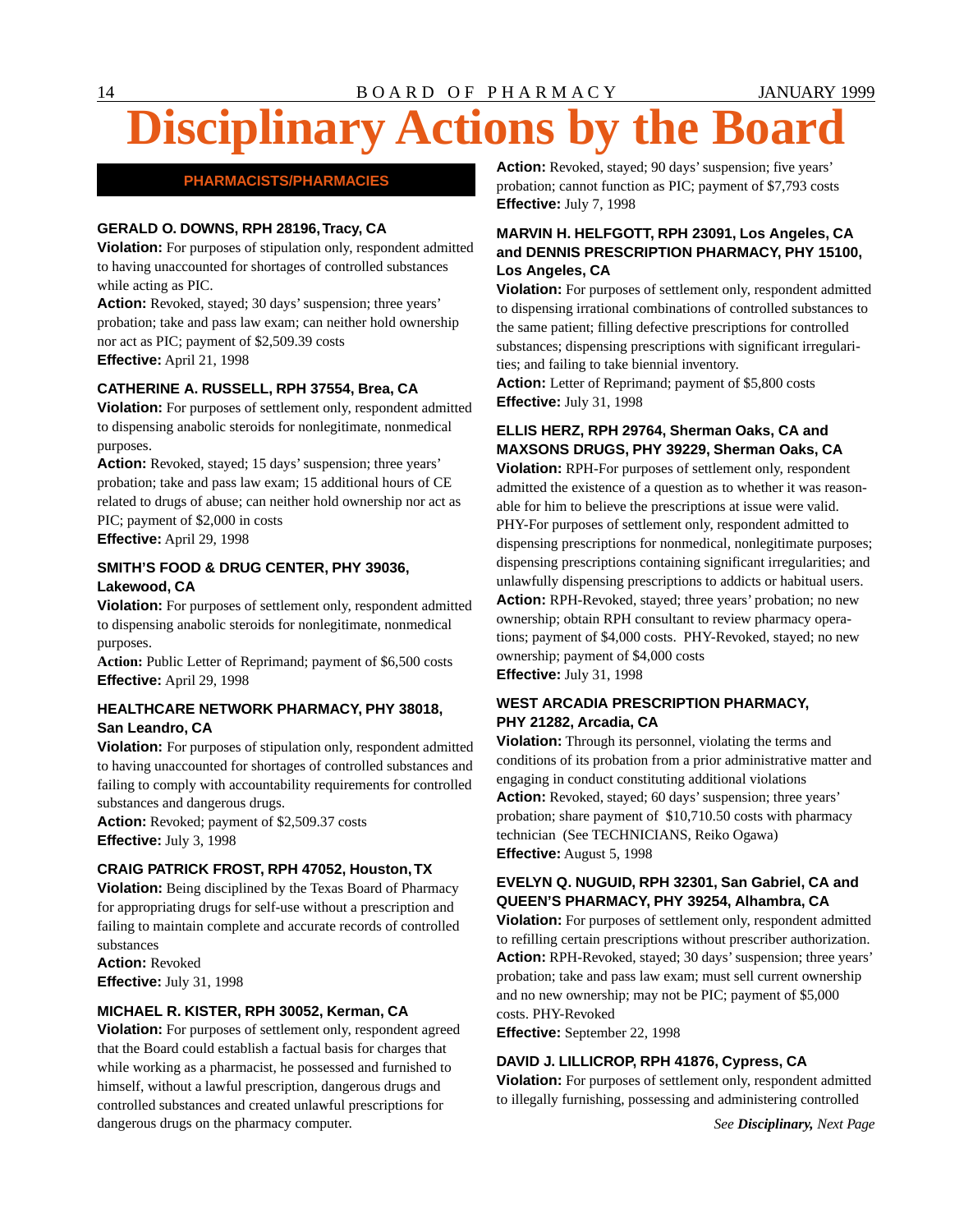#### *Disciplinary*

*Continued from Page 14* 

substances to himself and taking controlled substances on numerous occasions from his employer without payment and without a prescription.

Action: Revoked, stayed; 90 days' suspension; five years' probation; mandatory participation in Pharmacists Recovery Program; can neither hold ownership nor act as PIC; payment of [\\$4,512.50](https://4,512.50) costs

**Effective:** September 24, 1998

#### **KATHRYN R. NAITO, RPH 31939, Bakersfield, CA**

**Violation:** Being convicted of unlawful possession of a controlled substance (cocaine), unlawfully appropriating with fraudulent intent the property (cocaine) of her employer, and dispensing excessive doses of dangerous drugs and controlled substances

**Action:** Revoked, stayed; five years' probation, take and pass law exam; mandatory participation in Pharmacists Recovery Program; may not be PIC; supervised practice; maintain separate records pertaining to the acquisition and disposition of controlled substances; payment of \$8,500 costs

**Effective:** September 24, 1998

#### **TECHNICIANS**

#### **CHRISTOPHER T. RATLIFF, TCH 7615, San Diego, CA**

**Violation:** Being convicted of a crime substantially related to the duties, qualifications and functions of a pharmacy technician **Action:** Revoked

**Effective:** July 3, 1998

#### **REIKO OGAWA, TCH 14723, Montebello, CA**

**Violation:** Aiding and abetting West Arcadia Prescription Pharmacy in violating the probation terms and conditions of a prior administrative case

Action: Revoked, stayed; 60 days' suspension; three years' probation; cannot direct or control any aspect of the practice of pharmacy, suspended from working until certified by the Pharmacy Technician Certification Board; share with pharmacy payment of \$[10,710.50](https://10,710.50) costs **Effective:** August 5, 1998

#### **VICTOR HUGO ZAMORA,TCH 18765, Los Angeles, CA**

**Violation:** Being in possession of cocaine **Action:** Revoked, stayed; three years' probation; payment of [\\$3,700.50](https://3,700.50) costs **Effective:** September 11, 1998

#### **JACQUELINE A. GREGORY, TCH 872, Oceanside, CA**

**Violation:** Being convicted of the illegal possession of a controlled substance **Action:** Revoked **Effective:** September 11, 1998

#### **MICHAEL LEE BARRY,TCH 11990, Seal Beach, CA**

**Violation:** Being convicted of receiving stolen property cocaine, methadone and Demerol—and driving under the influence of drugs **Action:** Revoked **Effective:** September 11, 1998

#### **DARLENE D. CORTES, TCH 6649, Riverside, CA**

**Violation:** Being convicted of receiving stolen property **Action:** Revoked **Effective:** September 22, 1998

**VOLUNTARY SURRENDER OF LICENSE** 

#### **DOUGLAS K. STUCKY, RPH 26173, Fresno, CA**

**Violation:** For purposes of settlement only, respondent admitted to violating the terms and conditions of his probation in a prior case.

**Action:** Voluntary surrender of license; payment of [\\$5,299.25](https://5,299.25) costs when he reinstates **Effective:** July 3, 1998

#### **STATEMENTS OF ISSUES**

#### **ROBERT TORO, applicant for pharmacy technician registration**

**Violation:** Being convicted of a crime substantially related to the functions, duties and responsibilities of a pharmacy technician—convicted of grand theft, but indicated no conviction on application

**Action:** Application denied **Effective:** July 7, 1998

#### **WILMA MONSOD, applicant for pharmacy licensure**

**Violation:** Knowingly making false statements on her applications

**Action:** Applications denied **Effective:** July 7, 1998

#### **EXPLANATION OF DISCIPLINARY LANGUAGE**

*• Revoked means the license is canceled, voided, annulled, rescinded. The right to practice or operate a Board of Pharmacy-licensed business is ended.* 

*• Revoked, stayed; 60 days' suspension; three years' probation—"Stayed" means the revocation is postponed, put off. Professional practice or operation may continue so long as the licensee complies with specified probationary terms and conditions, which in this example includes 60 days' actual suspension from practice or operation.*  Violation of probation may result in the lifting of the stay and the implementation of *the revocation that was stayed.* 

*• Stipulation indicates a form of "plea-bargaining." The case is negotiated and settled prior to hearing (similar to an "out-of-court settlement" in civil court).* 

- *Voluntary Surrender of License—The licensee returns his or her license to the*
- *Board, subject to specific conditions of surrender and acceptance by the Board.*
- *Effective indicates the date the disciplinary decision goes into operation.*

*• Statement of Issues refers to the initial or accusatory pleading (filed by the Board) which commences the administrative procedure for denial of licensure to an applicant.* 

*• Letter of Reprimand is a public document reproving a licensee for violations of Pharmacy Law.*